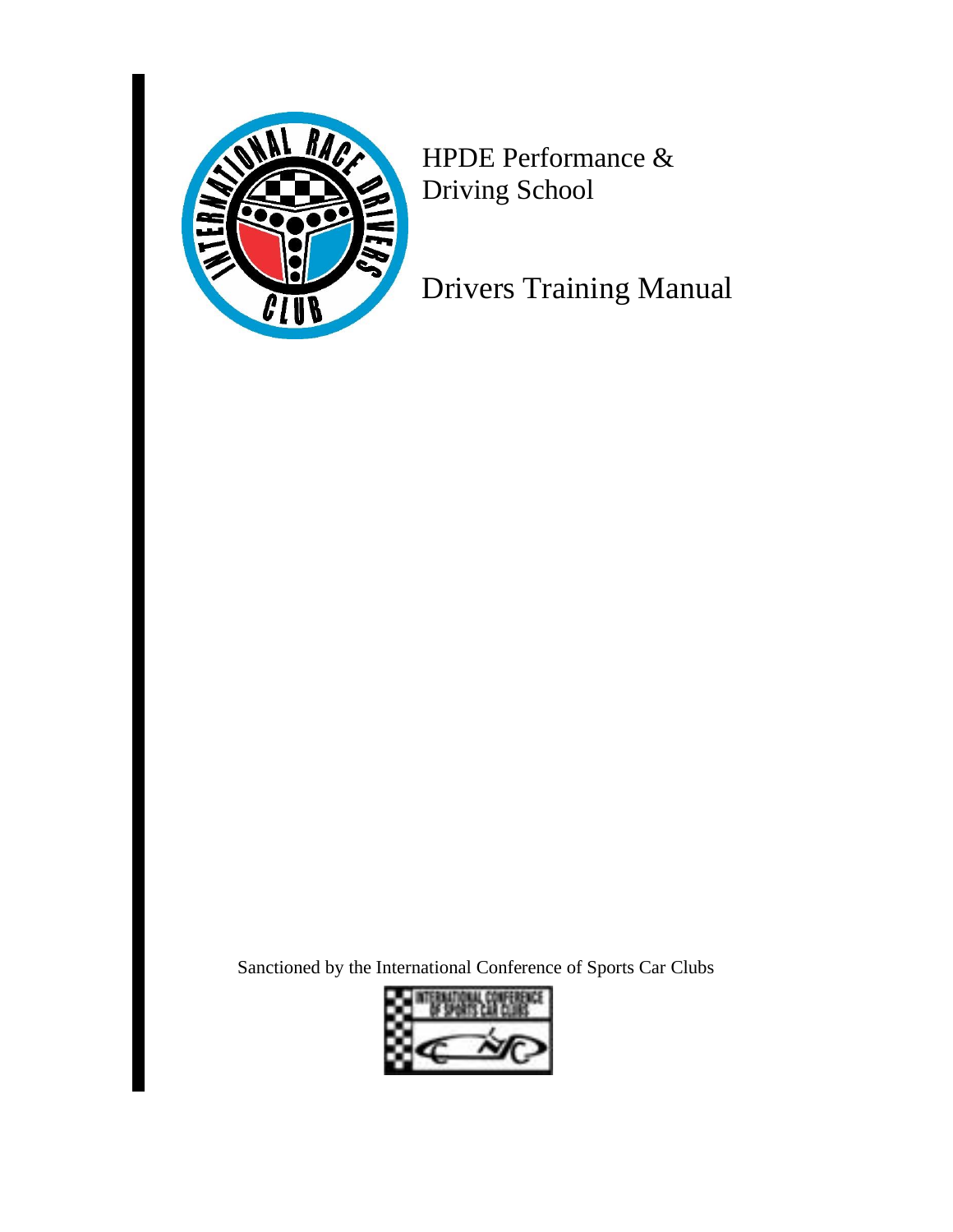# *Contents*

| <b>Statement of Non-Liability</b>            | 3  |
|----------------------------------------------|----|
| Who/What are IRDC and Conference?            | 4  |
| The Goal of the Course                       | 5  |
| The Goal of the Manual                       | 5  |
| Before the School                            | 6  |
| The Ground School Classroom Session          | 7  |
| At the Track                                 | 8  |
| What to Expect                               | 8  |
| Worker, Turn Workers, Turn Marshals          | 9  |
| Rules of the Road                            | 9  |
| Fitting the Car                              | 11 |
| <i>Mirrors</i>                               | 11 |
| Eyesight and Awareness                       | 11 |
| The Stable Platform                          | 11 |
| The Circle of Traction                       | 13 |
| <b>Threshold Braking</b>                     | 13 |
| Cornering                                    | 14 |
| <i>Steering</i>                              | 16 |
| <i><b>Shifting</b></i>                       | 16 |
| Off Course of Controlling Skids or Spins     | 17 |
| A Session                                    | 17 |
| A Learning Strategy for the On-Track Session | 17 |
| Flags & Boards                               | 17 |
| If you are going racing                      | 18 |
| Requirements for an ICSCC License            | 18 |
| <b>Advanced Driving Techniques</b>           | 19 |
| Double-Clutch Downshift                      | 19 |
| Heel and Toe                                 | 19 |
| Conclusion                                   | 19 |
| <b>Suggested Reading</b>                     | 20 |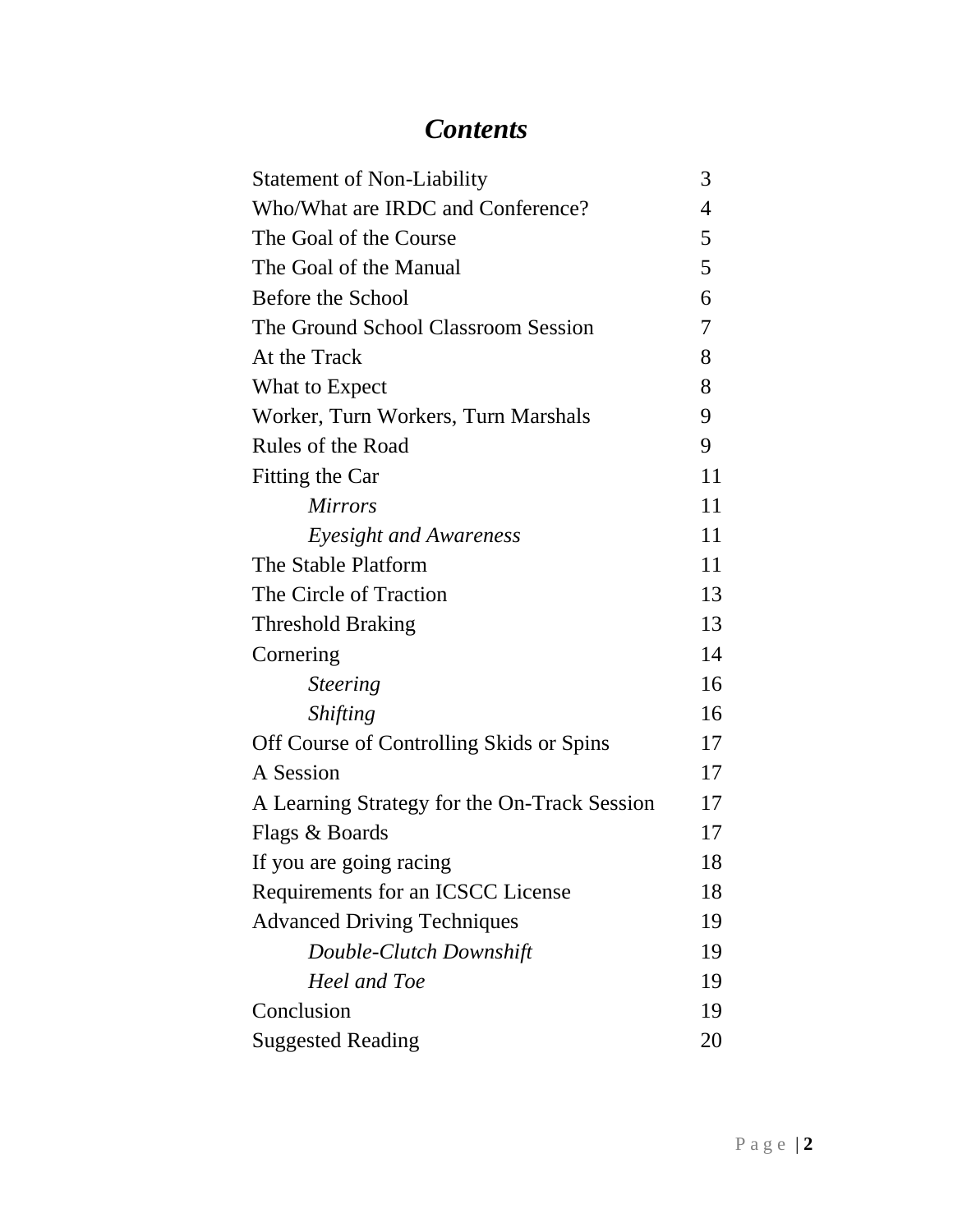# **Statement of Non-Liability**

High performance driving and racing are dangerous. International Race Drivers Club, and International Conference of Sports Car Clubs, its officers, members and the authors/contributors assume no liability as to the accuracy of the contents of this manual and or damage that may result, either bodily or to a vehicle, from the use and application of the material provided in this manual.

# *Copyright 1990-2018, International Race Drivers Club*

This manual is a compilation of experience dating from about 1970 to the present. It replaces an appreciated effort by Dan Cathcart who wrote his version in 1990. Though I've done most of the "writing" of this edition, I am drawing on a number of sources listed in the suggested Reading List, Dan's original manuscript, my many friends who have debated racing and teaching techniques, and me. Beside my own racing experiences others who have directly or indirectly contributed to this book are:

| <b>Steve Justiss</b> | Wes Tipton        |
|----------------------|-------------------|
| Wes Hill             | Alan Russel       |
| Mike McDaniels       | Mike Helton       |
| Jim Hill             | Mac Russel        |
| Miles McDaniels      | <b>Jeff Clark</b> |
| Ross Bentley         | Hugh Golden       |
| John Blackwell       |                   |

Thanks to all of them, and I hope this convinces you to join our club racing community. *-Andre Gene Samson, Author, Editor, and Illustrator*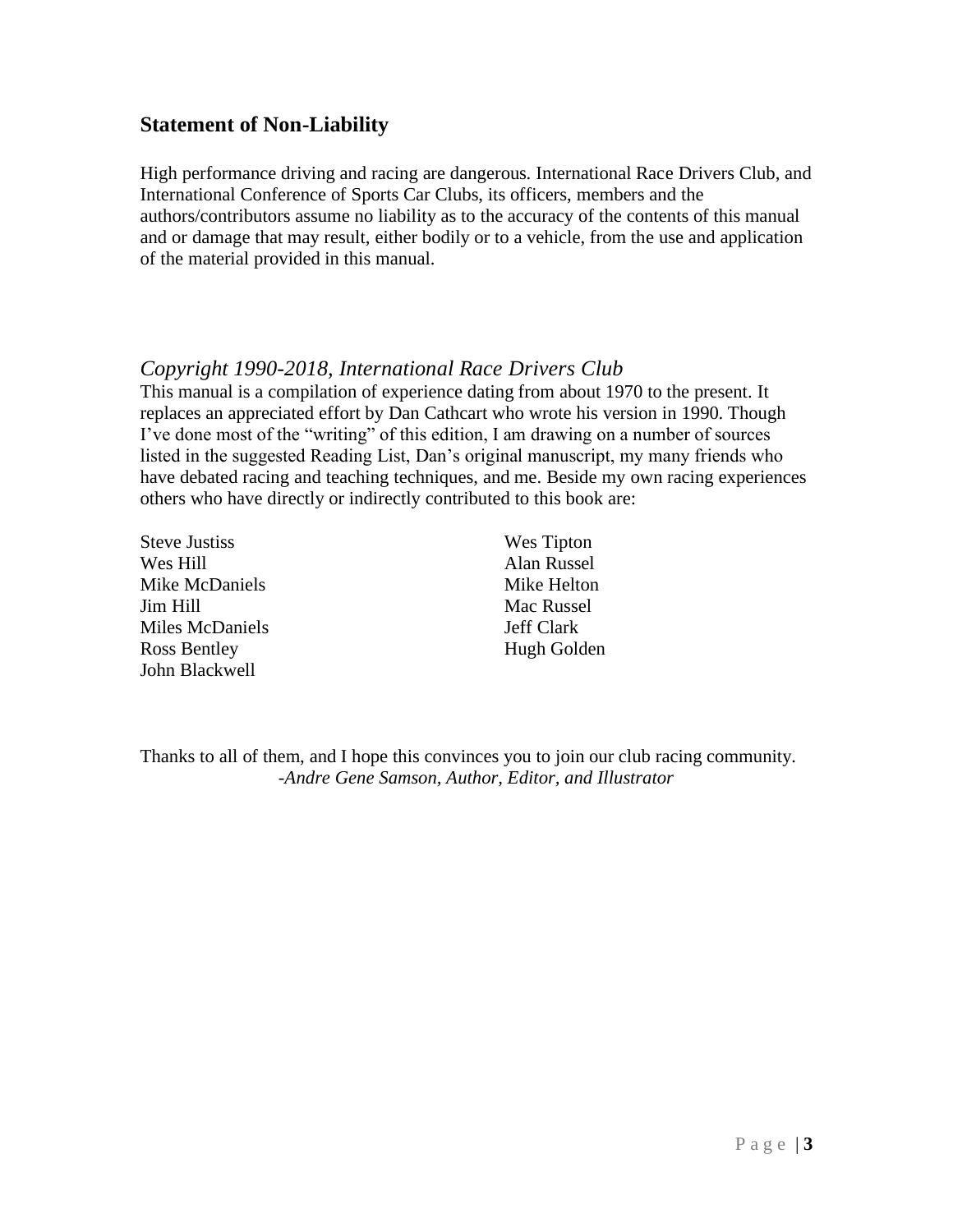#### **Who Are IRDC & Conference?**

The International Race Drivers Club (IRDC) is a Seattle area Member Club of the International Conference of Sports Car Clubs (ICSCC or Conference). Founded in 1970, IRDC hosts races at Pacific Raceways in Kent, WA and The Ridge Motorsports Park in Shelton, WA. The purpose of both IRDC and Conference is to provide a place for people to get involved in sports car racing and compete on a regional level. Conference sanctions a Championship Road Racing series at venues in Washington, Oregon and Canada (British Columbia).

Regional club racing in Conference is based on many roles: One role is for those who love driving and want to challenge themselves. One is for those who love building cars or are enamored with the Marque of car. One is for those who want to race for a championship. This is achieved through Production Car Classes based on power to weight ratios, Spec Classes which develop their own rules often to minimize expenses and encourage new drivers, and Class structures that parallel other organizations to maximize on-track time, with no minimum modifications to cars.

Conference is a community that offers and builds camaraderie within its participating members. IRDCs motto is "Together for Racing", and many seasoned drivers offer new drivers help and mentoring through what can become lifelong friendships. Though racing is

expensive, through camaraderie and a "racing family" Conference offers the greatest value for limited budgets to experience Regional Road Racing.

There are many ways you can start racing. If you enjoy building cars, with a small investment in money and time almost any street car can be made into a legal Conference Production race car. More often it is most cost effective to buy a used race car. Some car owners rent race ready cars and mentor you through the Novice Program and beyond. Two or more owner/drivers for a car make racing more affordable, and split the work. Others barter crew time in return for seat time. Regardless of how you start racing, joining the community is a first step toward getting to race.

In addition to races, IRDC offers High Performance and Competition Driving Schools open to the general public. The school offers car enthusiasts the opportunity to learn additional driving skills as well as the performance limits of their cars and is a prerequisite for a competition license with Conference.

If at the completion of the course you are not ready to begin racing, but would still like to get involved, IRDC has monthly meetings, and every race weekend there are a number of race support positions you can volunteer for.

You can find updated information about Conference, the season's schedule, forms in PDF format, and a discussion forum at ICSCC.com

For more information on IRDC including monthly meetings, news, contact and membership information you can visit IRDC-Racing.com.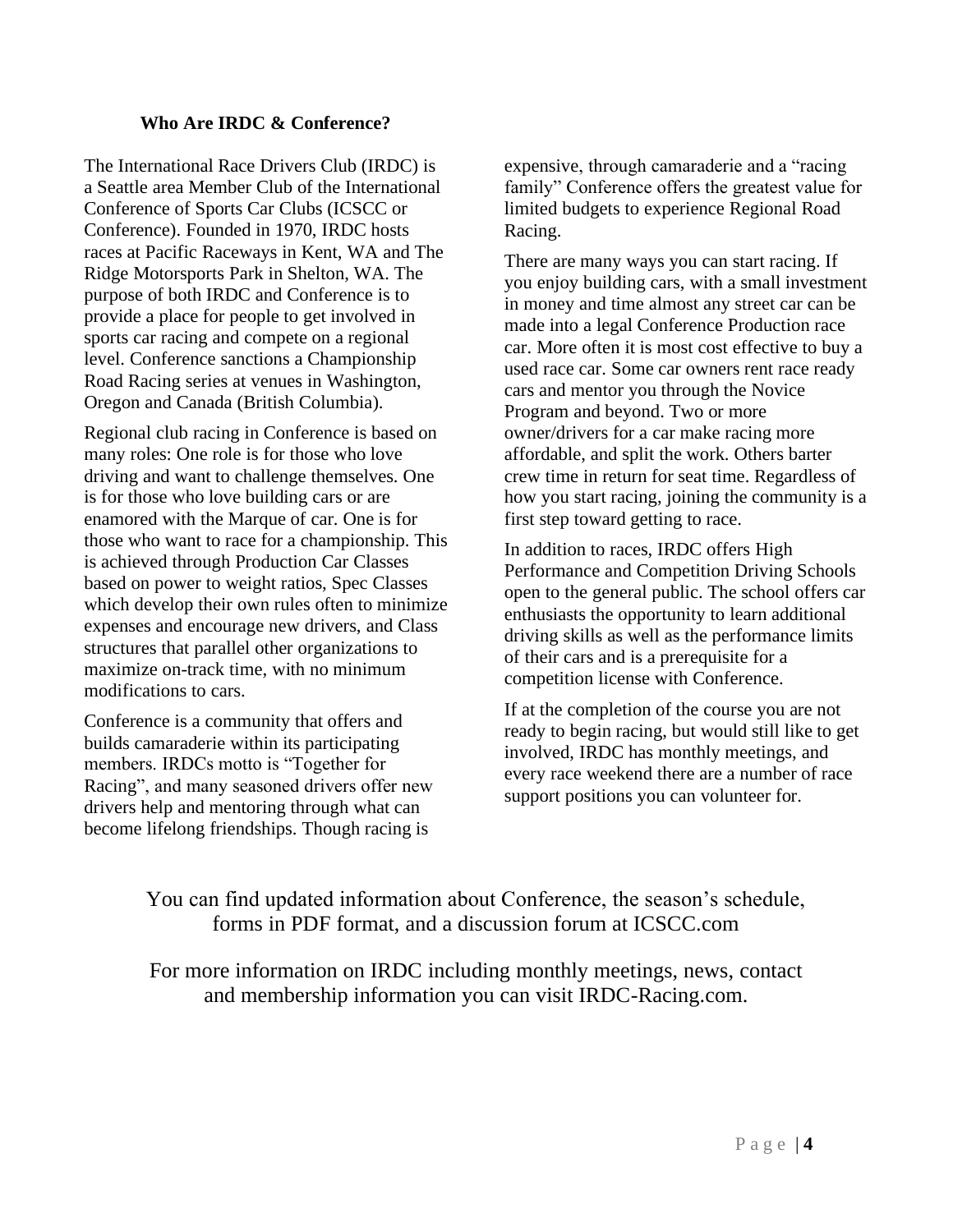**The Goal of the Course…**is to have too much fun andget you hooked on club racing! But it is also an introduction to the scientific art of high performance driving. It is a first step if you want to pursue racing, but also an important opportunity to increase your awareness and safety driving on the street. Most everything you learn in this course can be practiced on the street at legal speed limits. We will introduce you to theories, concepts, and a physical skills set we feel is most important in safe and predictable high performance driving.

The concepts we want you to become aware of and learn are:

- Smooth input of all controls every moment you are driving
- Discipline, concentration, and patience to create focused consistency
- Cooperation between passed and passing cars, even racing we are sharing the track
- Looking down track, recognizing peripheral vision, full awareness
- The line, where are you right now?
- Turn in, how smoothly can you achieve car set?
- Apex, how close, how early or how late?
- Track Out, maximize exit peed, with car set.
- Points of reference, what are you looking at?
- Sight Pictures, what are you seeing?
- Self-correction, if you are recognizing your mistake, you are getting the idea.

This course is an opportunity to make known what for you might be unknown. Regardless of your experience, the most important tool you can bring to this course, and to driving in general, is an open mind and the willingness to ask questions of others and yourself. If at any time you do not understand what is being communicated, ask a question.

It is also an introduction to discipline and concentration. Regardless for the enjoyment and eye candy value of movies like *The Fast and The Furious, Drive* and *Gone in 60 Seconds,* the stunts in those movies were performed by professional drivers most of whom understand all the concepts we will introduce you to. Their first goal is the safety of everyone on the set.

Unlike the stories in the movies, here in real life your first goal, whenever driving, should be the safety of everyone around you. During the track

sessions of this course, besides trying to make sure you are having fun, we will be looking for an attitude of maturity and self-discipline. High performance driving is an incredibly fun activity we feel privileged introducing you to. With insurance rates ever increasing, we need you to respect the sport, leave the bravado at home, and bring your most serious and open desire to learn.

In return for that discipline and concentration you will gain more awareness, with less distraction, more comfort and enjoyment in all your driving.

IF YOU ARE GOING RACING your goal for this course, besides showing your driving and learning ability, is to prove to your instructor that you will be an aware and predictable driver. Instructors will be less concerned with how fast you are as they will with how smooth you are and how aware you are with what is going on around you. Chances are it will take seat time racing to get up to speed we expect that. At the end of the day your instructor has to answer one question for you to advance to the Novice Program, *"Would I want to race with this driver?"* or to be more accurate, "Is this person safe and responsible enough to go racing?"

The more you acknowledge workers' signals, flags, signal clear point us when getting passed, give a courtesy wave when passing, show a disciplined approach to learning, and generally act responsible and predictable, the easier your instructor can answer that question. The number one concern of faster drivers when passing a slower car is that the driver of the slower car; knows they are getting passed, gives a very clear point by, and holds their line. (In racing a slower driver may point by one side, but the overtaking driver(s) can choose which side to pass on, hence the importance of holding your line).

**The Goal of this Manual…**is to help you successfully complete this course. As much as we'd like, it cannot cover advanced driving sills in depth.

*Mistakes are avoided by experience.*

*Experience come from making mistakes.*

We can learn from our mistakes, but the least expensive way is to learn from other people's mistakes. If you are at all serious about becoming a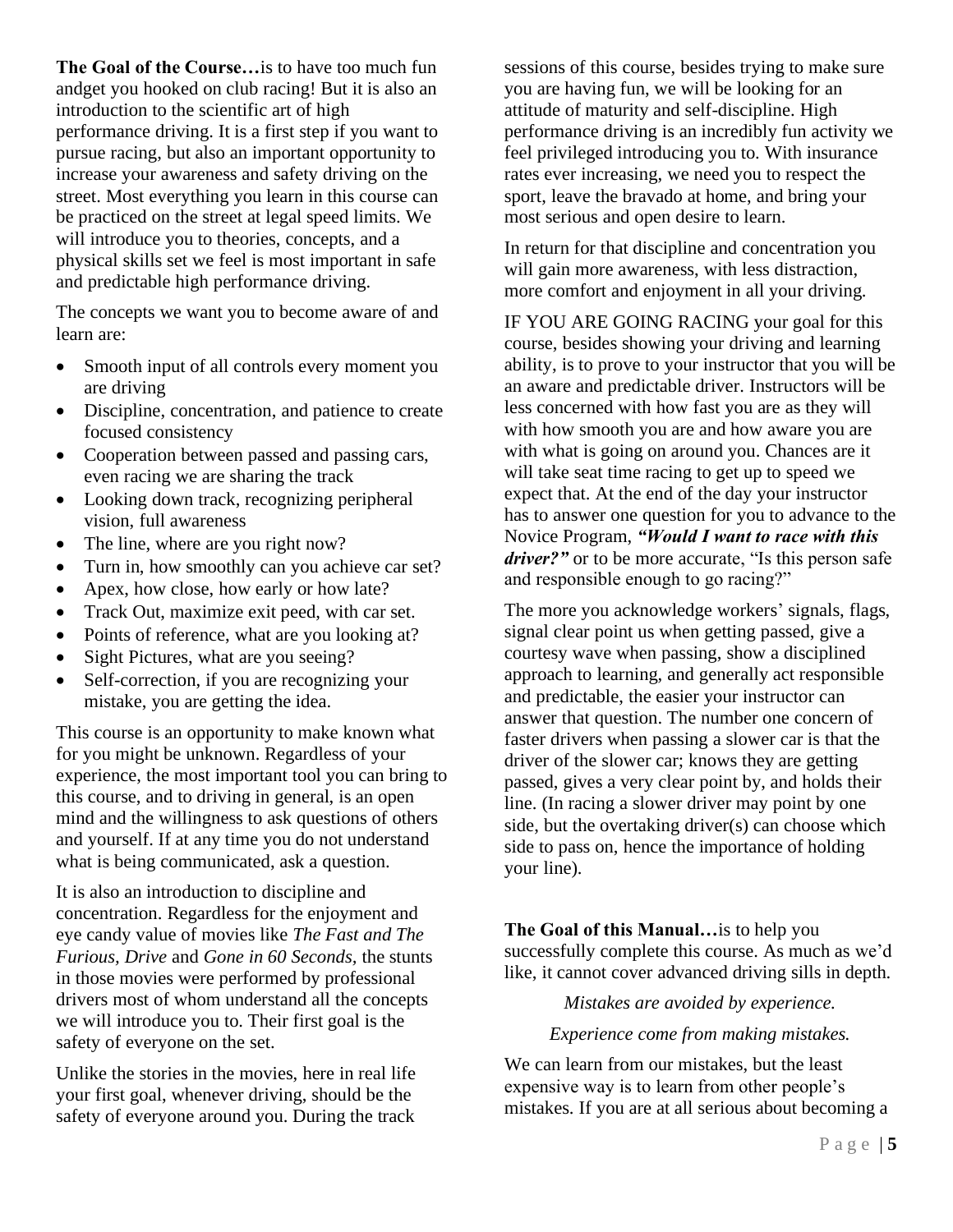better driver, but especially if you are moving on to racing, read as much as you can about driving, racing, and car development. There are a number of books listed in the Suggested Reading list at the end of this manual. If you are reading this early enough and don't already have the books we've listed as priorities, get and read at least one of the three numbered priority books, before the ground school, preferably *Going Faster*. They are not prerequisite, but will help in your self-education and help you get more out of this school.

# **Before the School**

Before you bring your car to the track, it is vital that you have it inspected by a competent mechanic to ensure everyone's safety, and your successful completion of the school. At nearly every school, there are one or two cars that experience some type of mechanical difficulty, some result in failure to complete the course.

Make an appointment early enough so your mechanic has time to repair problems. Be sure to tell them that you are going to take this class. At minimum have the mechanic check each item on this list:

For Safety:

- Seat belts (secure, no frayed material, in working order for both the driver and the passenger.)
- Wheel bearings
- Brakes and brake lights
- Suspension
- Steering
- Battery tie down
- Tire Conditions, tread depth and air pressure.

To ensure you Complete the Course:

- Engine compartment, and lubricants.
- Gearbox and rear axle lubricants
- Wipers

Your car will undergo tech again at the track, so anything that does not pass tech (the Safety section of the list above) will disallow you from taking part in the on-track session.

You will need a DOT approved motorcycle (M) or Auto Racing (SA) helmet in good condition,

constructed within the last 10 years. If you don't have one, or cannot borrow one from a friend, you will need to let someone know so we can hunt one down for you. Bring extra clothes for warmth and protection from rain/sun. Bring plenty of water, snacks and lunch as these will not be provided for you.

Comfortable shoes with narrow soles that let you feel pedal pressure are helpful. Thick soled running shoes, though comfortable, can catch on pedal edges and will not give as much pedal feel. If you don't want to buy racing boots yet, wrestlers and some volleyball or track shoes (without spikes) can be an inexpensive alternative. Even if the weather is inclement, on track sessions might be driven with both front windows down, thin gloves that can grip the steering wheel can help keep your hands warm. Dress in layers, the morning track tour can be cold, yet you will work up a sweat when driving. Also handy is a tarp to cover the loose items that you removed from your car.

On the morning of the track session leave enough time before getting to the track to eat breakfast, fill the gas tank, a spare can or two if you have them, and to check and or fill the tires to their recommended pressure. There is no pump gas available at the track during schools. A tire pressure gauge and torque wrench with socket for wheel fasteners can also be helpful.

Please note, no shorts or open toed shoes will be allowed during this event.

# **The Ground School Classroom Session**

The Ground school classroom session will begin on time. Be sure to come early to check in with registration. Don't forget to bring this manual and pens or pencils with you as well as your provisional/state driver's license. A day class is usually 8am-4pm. A lunch break will be provided, but lunch is not.

I. Introduction: welcome, explain the IRDC/Conference organization, introduce the "staff", outline the schedule for the track day, poll the students' goals, and state the rules for the ground school. Outline the time to be devoted to various subjects during the ground school, state the rules/conduct of the track event (how to get there,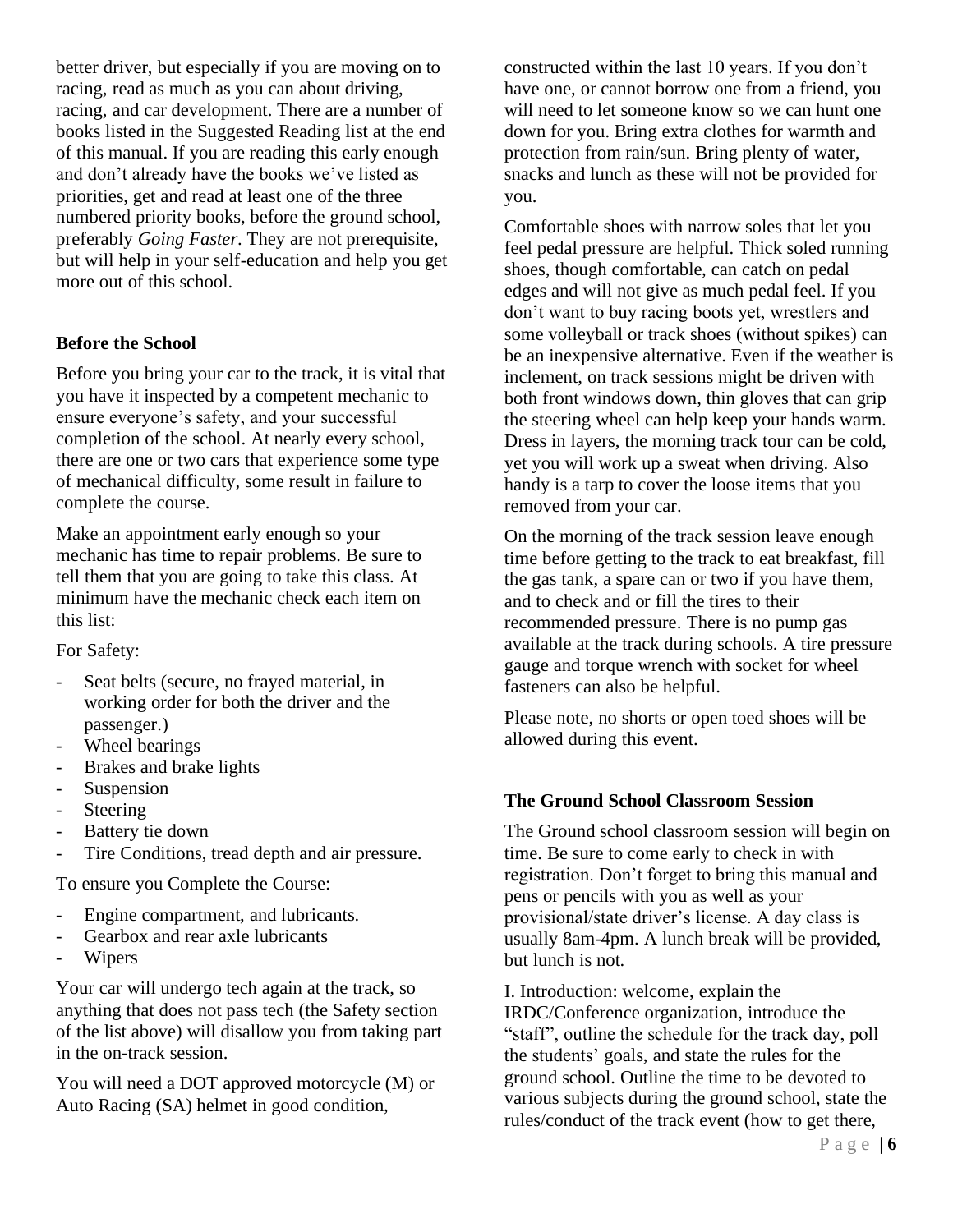check in, schedule, passing, safety, groups, tech inspection, track walk, time on track). Cover the outline of the Drivers Manual. Cover the rule book and differing rules for various organizations (SCCA, SOVERN, NASA)

II. Concepts of Track Driving: Discuss the map of the track, a standard turn (entry, apex, exit), the "line" concept, weight transfer (using a wheel, tire and volunteers), braking, threshold braking, heel and toe, all other inputs, smooth is the goal, the first few laps, you and your instructor, safety once again, the rules of passing, the rolling start and how racing differs from track driving.

III. Break and One on One discussions (1 hour lunch)

IV. Communications. Flags and safety

V. Race Craft

VI. The Novice Program. ICSCC License Director.

VII. Review and open discussion. Videos of the track at speed where available.

## **At the Track**

On the day of your on-track sessions, get to the track early having already eaten breakfast. At the track, proceed to the paddock area and park in an available spot (or designated area). Check in with registration where you will receive the remainder of your registration packet, be given a technical inspection sheet, and sign the Release Waiver. Children, Crew and guests must also sign the Release Waiver. Return to your car, open the doors, hood and trunk and empty the interior and trunk of all loose objects, including the spare tire, jack tools, etc. (Wrap them in the tarp you brought). Place the tech inspection sheet on the driver's side dash board.

There will be a Mandatory Drivers Meeting. *IF YOU MISS THE DRIVERS MEETING YOU WILL NOT BE ALLOWED ON TRACK!* Next is the track tour, the skills circuit, then the driving sessions. Keep your schedule handy all day and be alert for bullhorn announcements, drivers' meetings, corner observation walks, or chalk talks throughout the day. Your registration packet should have a schedule for the day.

Bring To the On-Track Session:

- Helmet as per above requirements.
- Comfortable clothing and shoes for driving
- Rain gear and warm clothing when not driving
- Duct tape for headlights
- Drinking water, beverages and snacks
- Tarp

Other items that might be helpful:

- Sunglasses or tinted helmet visor
- Extra fuel
- Oil
- Brake Fluid
- Coolant<sub>.</sub>
- Glass cleaner
- Paper Towels
- Air pump
- Tire gauge
- Money for runs to the auto parts store/Lunch

# **What to Expect**

High Performance driving is thrilling, period. But when you first begin you will most likely be overwhelmed by the amount of information you are seeing your brain and body to process. It may even feel like mild shock. It is natural during and after your first session to ask yourself "What am I doing here?" or "What just happened?", and you may feel ready to quit. Don't!

High performance driving requires processing very specific bits of information from a rapidly changing environment, gathered by all five of your senses as quickly as possible. At just sixty miles per hour you are travelling at 88 feet per second, a football field in 3.4 seconds. Double the speed to 120mph, a speed many street cars can approach, and the same football field is gone in 1.7 seconds. As you progress through the day you will realize you are acclimating to the speed on the track and the speed which you have to process your new experiences. At the end of the day, realize you also have to acclimate back to "freeway" speeds.

If you do feel you are getting overwhelmed, take a few deep breaths, try to relax your body, shoulders, arms, hands and at the next available opportunity drink some water or juice, and eat a snack.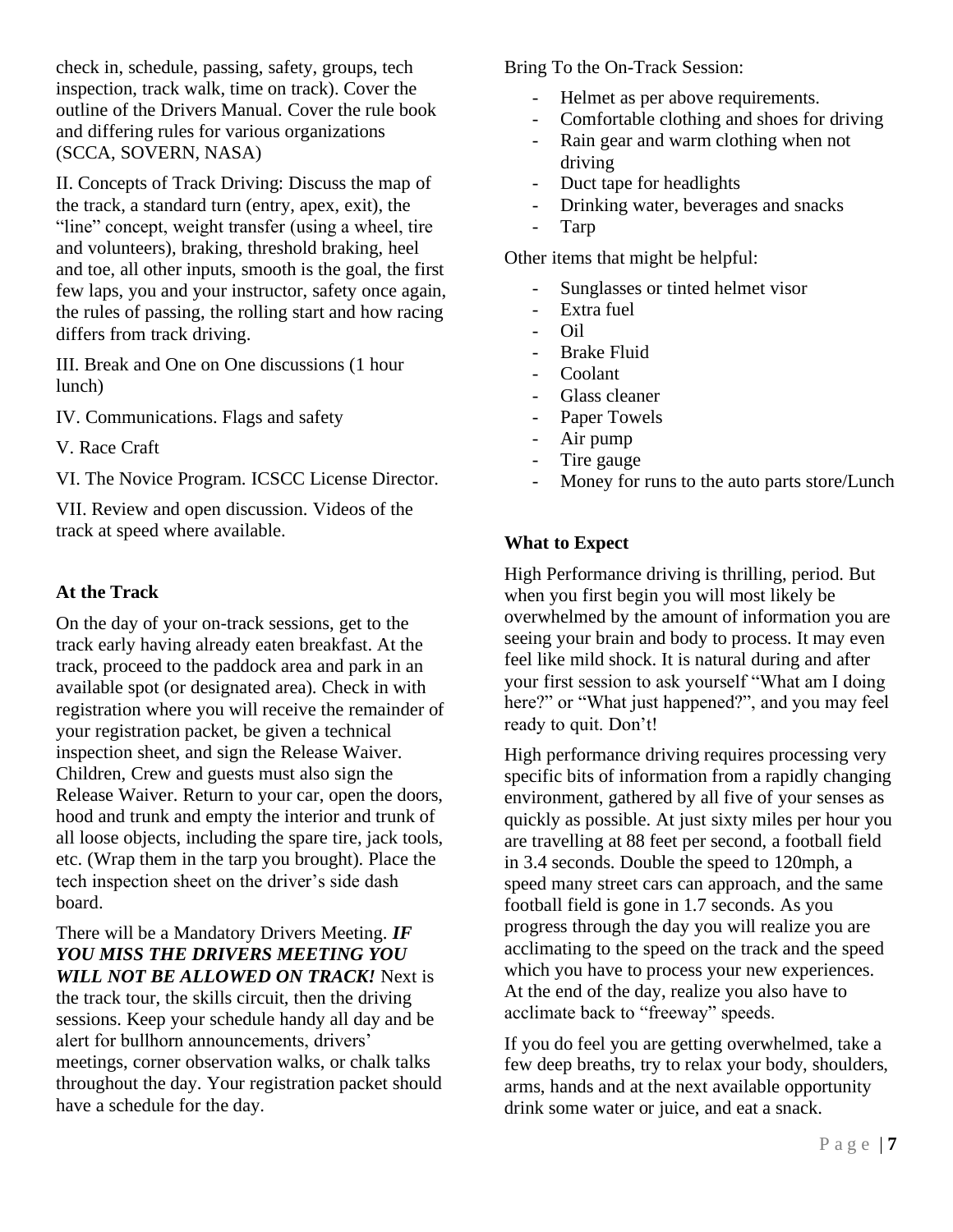If you feel you are getting caught out by mistakes, think of a humorous situation, laugh a little, then "reboot" yourself, relax and try honing a skill you feel you've gotten a good handle on.

*Courage is the ability to fore yourself to do something that you know can well and truly frighten you.*

# *-Carroll Smith*

Besides learning driving techniques you are also going to learn some about growing your courage. It is you who will be finding your boundaries and pushing a bit beyond them. Take that home with you too.

After the morning sessions, if you feel you are not connecting with your instructor, don't be afraid to as the Chief Driving Instructor for a different teacher. Sometimes you need to hear the same information in a different manner.

The on-track sessions can be a real eye-opener, or a real eye closer. Some students come to a school thinking they want to race and by the end of the day feel it's too intense. Some think they are just going out to drive fast and realize they can't wait to get racing. Be prepared for many reactions, but again if you feel like you've had enough seek out an instructor to help you debrief before leaving.

We all learn in different manners. It can be helpful if before the on-track sessions you can figure out how you learn most effectively, verbal descriptions (auditory), draw pictures (visual) or how something feels (kinetic).

Expect to grin a lot!

# **Workers, Turn Workers, Turn Marshals**

READ THIS VERY CAREFULLY! All of the workers who you will encounter in club racing are volunteers (you or your friends may become one). We cannot do a thing on the racing surface if we do not have enough workers. If you are ever seriously in need they will go the great lengths to help you, even jeopardizing their own health/safety.

THANK A WORKER ANYTIME ANYONE OF THEM HELPS YOU! That means the registrar who takes your entry fee, the tech inspector who weighs your car, the Driver's Services helper who

photocopies your group results, the pre-grid marshal, and especially any corner worker. A "Thanks for working" will always be appreciated.

Club racing is a community you are choosing to participate in. You will find most people in Conference actually want to help you. Treat them like gold and your experience will be much richer. And consider bringing along friends who are interested in racing but don't want to race themselves to become volunteer workers.

# **Rules of the Road**

Some of these apply whenever you are driving anything, period. Others only apply to this school.

1. PASSING IN DESIGNATED AREAS ONLY! Absolutely no exceptions to this rule. If you competitively pass another car on the track, you will be removed from the school without a refund.

2. WATCH THE TURN WORKERS. When approaching a corner, look for color or motion, i.e. a flag, displayed standing or waving or a turn worker reacting or running to a situation. If you see any of the above slow your car so you have complete control and acknowledge the turn worker with a wave.

3. MAINTAIN YOUR DISTANCE. You must maintain a minimum distance of 100 feet between cars. (6 or more car lengths).

4. BLUE FLAG RULE. For the school, the only place you will see a blue flag is before the designated passing area. If you receive the blue flag, you MUST use the right lane and let the car or cars in the left lane pass you. Your car may be faster on the straight, but you may be holding up cars in the turns. DO NOT RACE in the slow lane. Reduce your speed and allow as many cars by as you may be holding up. Usually up to 3 cars can pass. Point by each car.

5. HOW TO GET PASSED. Part of your discipline is knowing what is going on all around you at every moment. Learn to be aware of cars behind you. Starting a few turns before the passing area, *after* each turn when on the short straights glance in your mirrors and judge the relative distance between you and the cars behind you. If you are holding up cars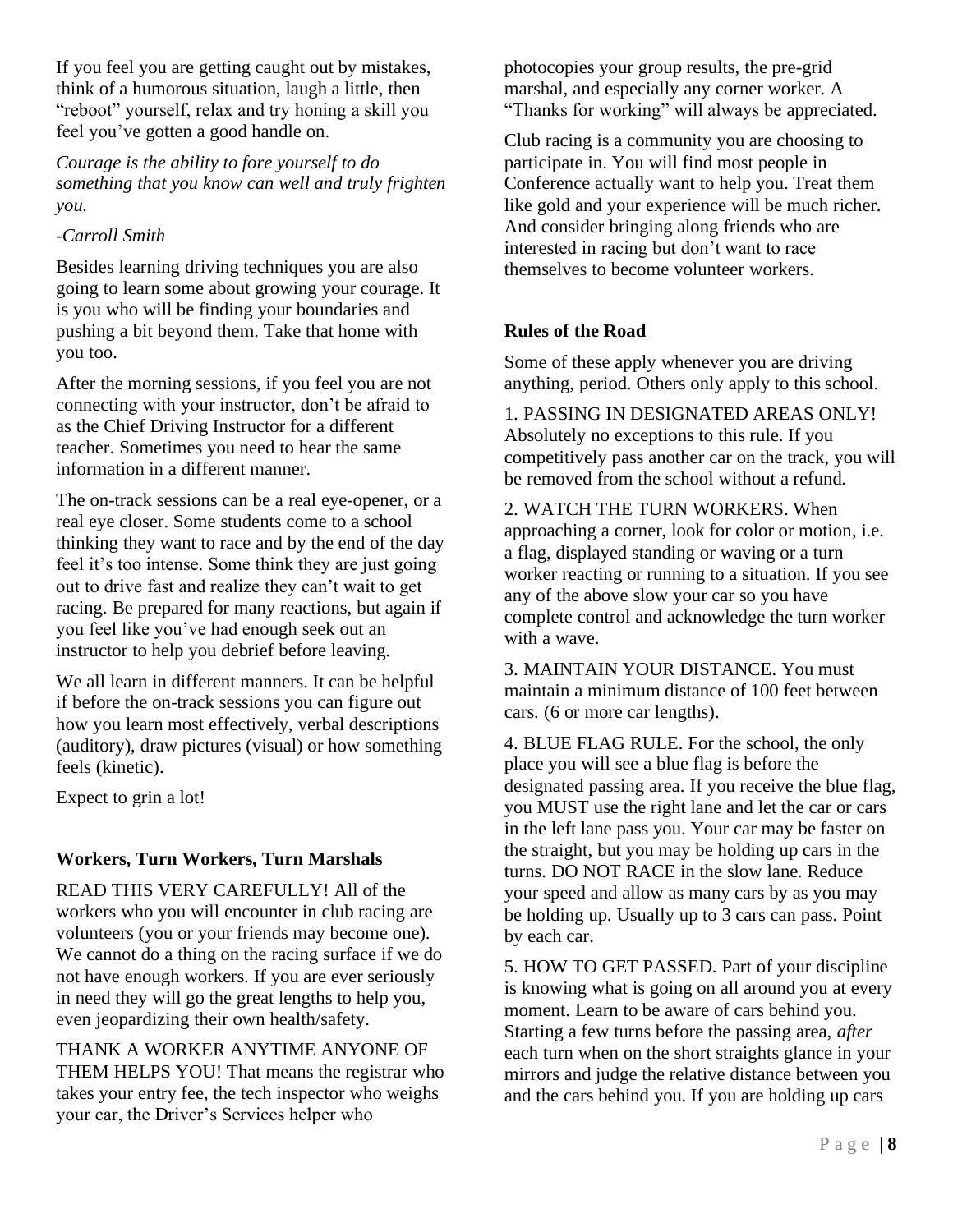or those behind you are gaining rapidly, be prepared to receive the Blue Flag.

Adjust your speed so you can complete the turn before the passing zone AND safely steer to the slow right lane. ONLY AFTER YOU HAVE COMPLETED THE TURN, and are in full control of your car approaching the slow lane, reduce speed while pointing by faster cars. Continue to point by cars with REPEATED OBVIOUS POINTING until near the lane's end, then increase speed and merge with the faster traffic. Some drivers point-by by holding out the window the number of fingers for the number of cars they expect to pass them. As each car passes they reduce the count by one. You can usually let up to three cars pass.

6. HOW TO PASS. The only way you may pass another car is if the slower car is in the slow right lane and you are in the fast left lane. (SEE Blue Flag rule). You may not pass any car that is in the same lane as you! When approaching the merging section watch for a point by. No point, no pass. When you have completed the pass, GIVE A QUICK COURTESY WAVE TO THE OTHER CAR.

Should you find that you are stuck behind many slower cars and can't pass enough cars to get to clear track, enter the hot pits. The Course Marshal will find an open spot for you to go back out with some space around you., Also if you approach a car that is obviously having mechanical problems and is trying to get to the track exit, slow down, follow the car until the next short straight section pf track, look for a White Flag displayed at a turn station signaling the workers know there is a slow vehicle on track, or look for an obvious point-by, then pass with extreme caution.

7. GO SLOW ENOUGH TO LEARN. Driving school is not a race. Learn the line and corner exits first. Only then gradually work up your speed. Take your time, push your boundaries with control, learn, don't scare yourself or your instructor.

8. EXITING THE TRACK OR NURSING A SICK CAR. As you approach the exit of the track, or are entering the pits, or if your car is experiencing mechanical problems that have slowed your car significantly, RAISE YOUR HAND OUT THE WINDOW as high as you can, to signal those behind you that you are slowing or exiting the track. If for any reason you must stop somewhere on the track, or your car is on fire, try to COAST TO A MANNED TURN STATION, try to get your car as far off the driving surface as possible and in a position of safety. If you can't coast to a manned station, FIRE BOTTLES ARE KEPT AT THE MANNED AND UNMANNED TURN STATIONS. But the closer you can get your car to workers, the sooner they can tend to you and your car.

9. ESCAPE ROAD. If for any reason you must take an escape road off a corner, you must stop at the end of the road and wait for a turn worker to signal you back onto the track.

10. SESSION END. After the checkered flag, slow down for a "cool down lap" for both the car and for you (when permitted…this will be noted at the drivers meeting in the morning!) You will have been driving faster than normal, slow down more than you think you should. It can take a bit to acclimate to "freeway" speeds again. Use the brakes as little as possible. Be sure to WAVE AT THE TURN WORKERS. They have a saying, "NO WAVE, NO SAVE".

## EXITING THE TRACK, PROCEEDING TO YOUR PIT and PARKING.

Unless your car is overheating or having other mechanical problems, it can be helpful immediately after leaving the racing surface to drive your car on pit access roads at as slow a speed as possible to allow the hottest parts of the car to cool some more before parking. Some newer cars and cars with turbos should be left to idle for a short time to circulate cooling oil through critical parts.

# **DO NOT PUT ON THE PARKING BRAKE!**

Doing so may fuse the brake friction materials to the discs or drums. During high performance driving brakes can get much hotter than on the street. Instead, after you have shut off the engine, leave the car in gear, and or block a road wheel with something to keep the car from rolling.

11. INSTRUCTORS DRIVING YOUR CAR. It is often helpful to have the instructor drive your car for a few laps. It is sometimes much easier to show you a driving technique than to verbalize it. It is entirely optional to have the instructor drive your car. Remember, it is your car, and you will pay for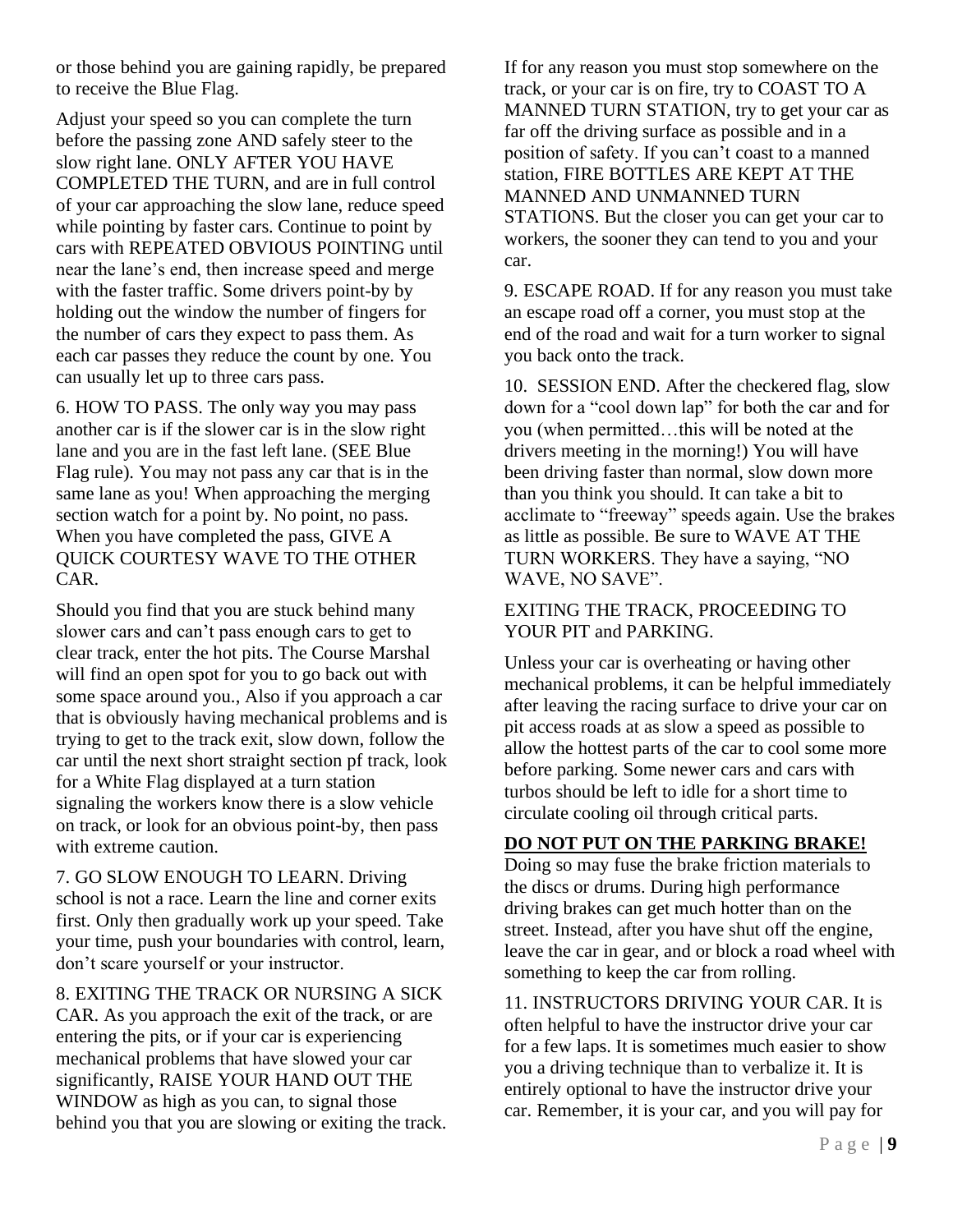it should it get damaged during this school no matter who is driving.



P a g e | **10**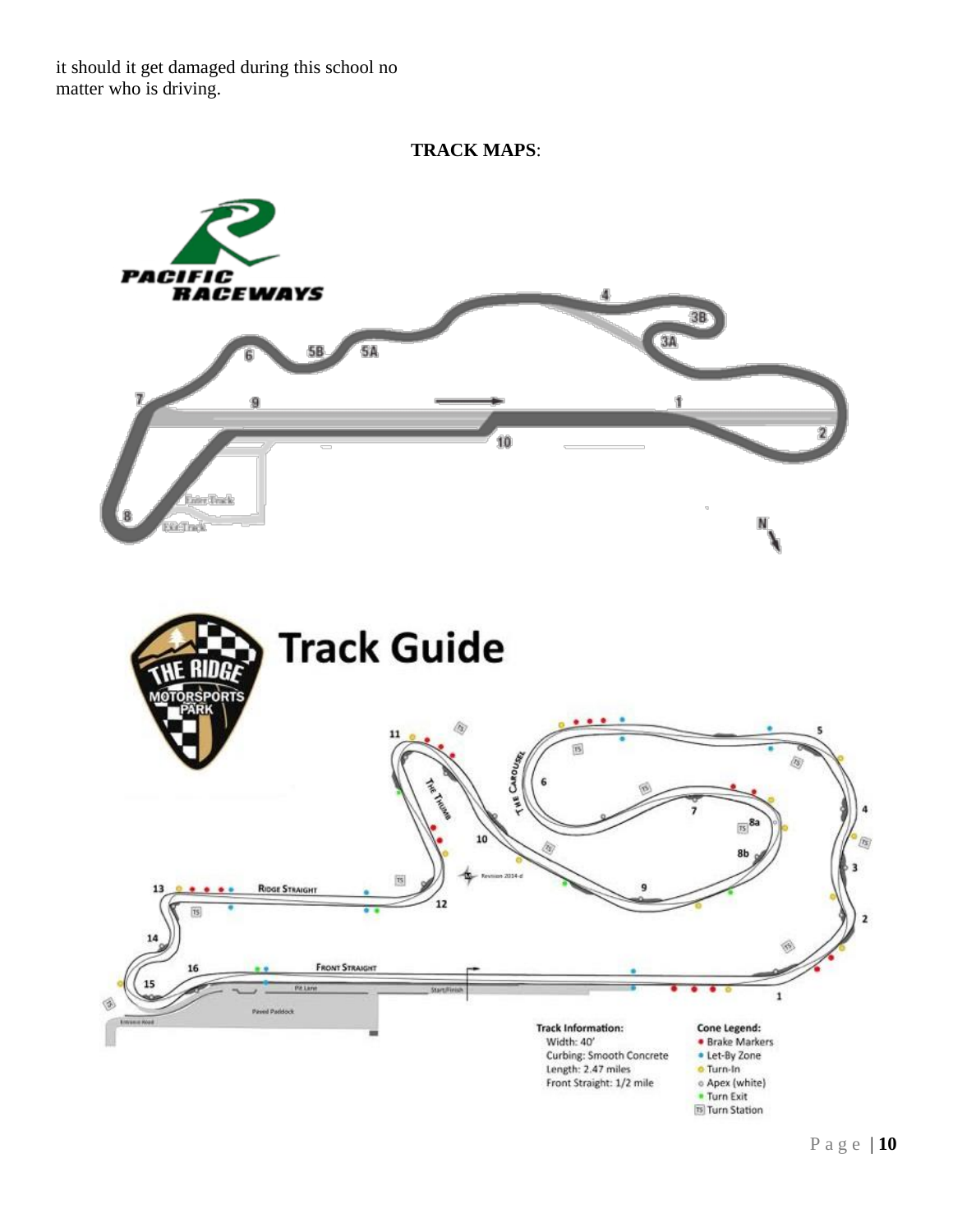# **Fitting The Car**

Proper seating and steering wheel positions are essential so you can feel what your car is doing and can control the car without having to hold yourself up with the controls. When seated you should be comfortable and relaxed with as many controls as possible easily in reach. But sometimes you have to compromise.

First adjust the seat bottom so you can fully depress the brake, clutch and throttle and comfortably rest your left foot on the "dead pedal" if your car has one, or inner fender bulge. When depressing a pedal use the wall of your foot.

Next adjust the seat back so when you extend an arm over the top of the steering wheel, your wrist breaks at the rim of the wheel. Then place your hands on the steering wheel at the 9 and 3 positions with your thumbs up on the rim, *not* hooked over the spokes. With your hands at 9 and 3, turn the wheel to the left and right, and make sure your elbows do not jam into the seat back and limit your steering movement. Adjust the seat back as appropriate then try other adjustments so you can also reach all the gears without straining against the seat belt.

While driving, keep your hands at 9 and 3. Don't rest your elbow on the car door window opening and don't rest a hand on the shift knob. For some sharper corners you may need to start the corner by sliding one hand down to the 6 o'clock position, but you will still unwind the steering wheel with two hands without shuffling.

# **Mirrors**

There are two theories with mirrors. The one most of us learned is to set the outside mirrors so you just see the edge of the rear fender in the inside edge of the mirror. This gives you a clear view down the road behind you with more angle than the inside mirror.

A new practice is to set the mirrors pushed out further so you see what is in the blind spots. Then by the time an overtaking vehicle is out of the mirror, it is in your peripheral vision. It takes some getting used to. Try it on the street before the track session to make sure you are comfortable with the new position. Otherwise stick with what you are used to.

With a full view multi-panel Wink brank mirror inside the car, most drivers find that they can read entirely from side to side of the car and return to using the outside rear view mirrors to their old position to get a little more angle down the road behind their car.

# **Eyesight and Awareness**

The primary senses used in high performance driving are sight, touch, and hearing. (Smell and taste are occasionally used to recognize a problem, like smelling tire smoke, or tasting coolant overflow from the car ahead of yours, but aren't often, if ever used to drive faster).

Though sight is the most important sense, it is less a function of being able to focus on a single object as it is an awareness gathered from your focused and peripheral visions. The further ahead you can gather information, both near and far, the faster you can drive.

You may notice this on the street when a large vehicle changes into your lane ahead of you. You may drop back or change lanes so you can get a better line of sight ahead. Too you may notice in fast moving traffic, you look through the windows of the car ahead to look for brake lights on cars further ahead. Or perhaps on a gentle freeway curve you scan even further ahead to see if traffic is flowing quicker in another lane. You are trying to judge what the best course of action is. This concept is the basis for high performance driving and we will remind you often to LOOK UP, LOOK AHEAD, or LOOK DOWN THE ROAD. When driving off the nose of the car you cannot gather enough information far enough ahead to process and anticipate what input you want to give the car. Look as far down the road as conditions allow, as well as being aware of what is in your peripheral vision to give you more time to process your points of reference and build a sight picture. Though there are many drivers with physical impairments, if you need contact lenses or glasses, wear them. Be careful of combining sunglasses with tinted windows and or tinted helmet visors. Too many tints can reduce your visibility too much, including through the back and side windows.

# **The Stable Platform**

In reading about the stable platform theory you will find a car described as a table with four legs, or if you could imagine four scales one at each wheel of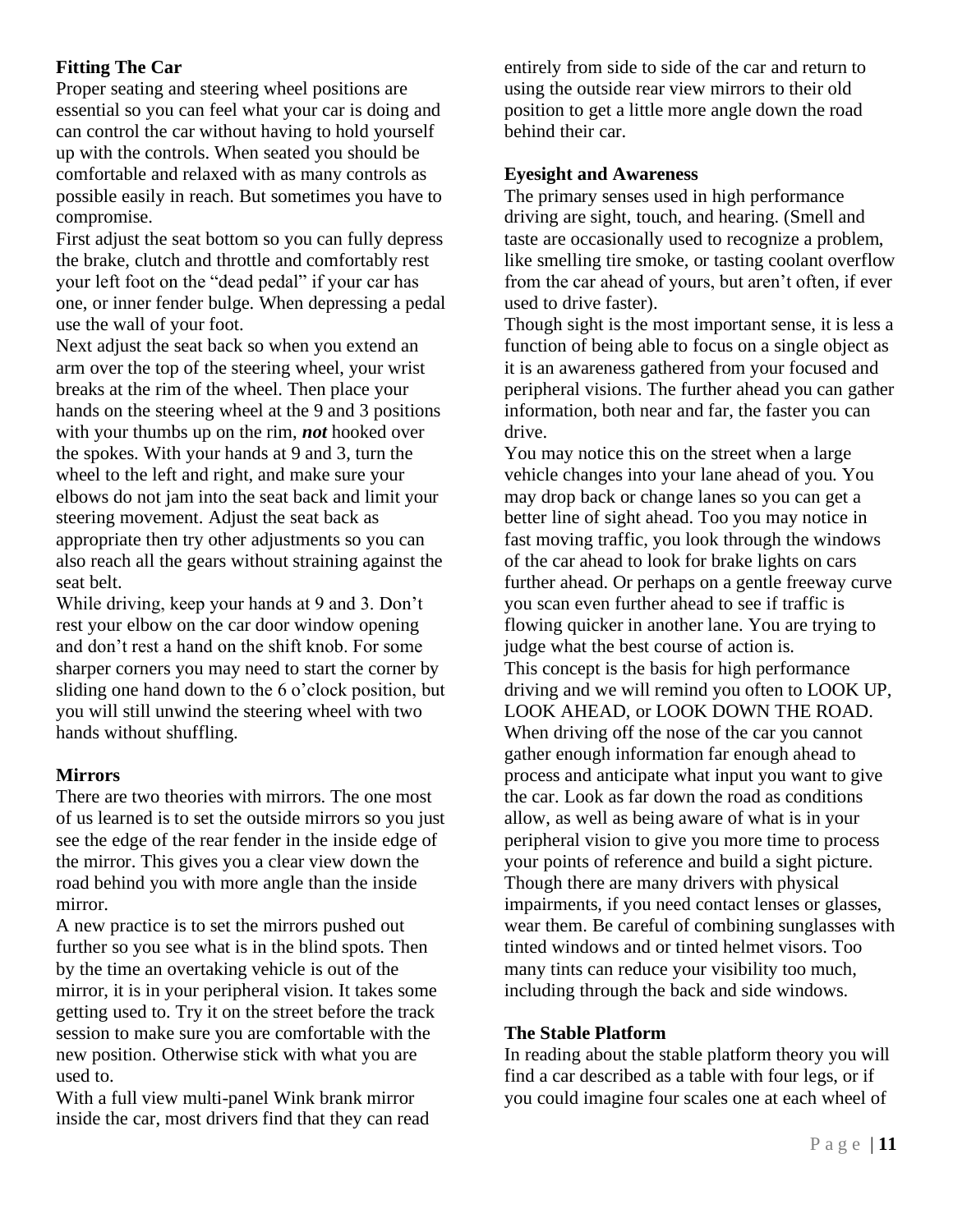the car, or…the point being that a car when not moving has a certain amount of weight on each tire. In walking, skiing, dancing, or hobbling with a sprained ankle, you change the amount of weight each part of your foot bears with each footfall. When a car starts moving, the amount of weight on each wheel changes. When accelerating, weight transfers to the back wheels of the car, when turning the car rolls to the outside of the turn and weight transfers to the outside wheels. When braking the front wheels increase their loading. Like a waitperson carrying a tray of food, sudden changes in direction result in spilled food, so too car spills

stability when it changes direction too suddenly. This not only upsets the car mechanically making its ability to work as designed less efficiently, but directly translates to the driver feeling less confident in the anticipation of how to control the car.

Hence the goal is to MAKE ALL DRIVER INPUTS SMOOTH. Which doesn't mean slowly, just that you must balance how quickly your input is with how smoothly it can be made.

# Weight Transfer effect on tire contact patch (simplified)



Turning left Accelerating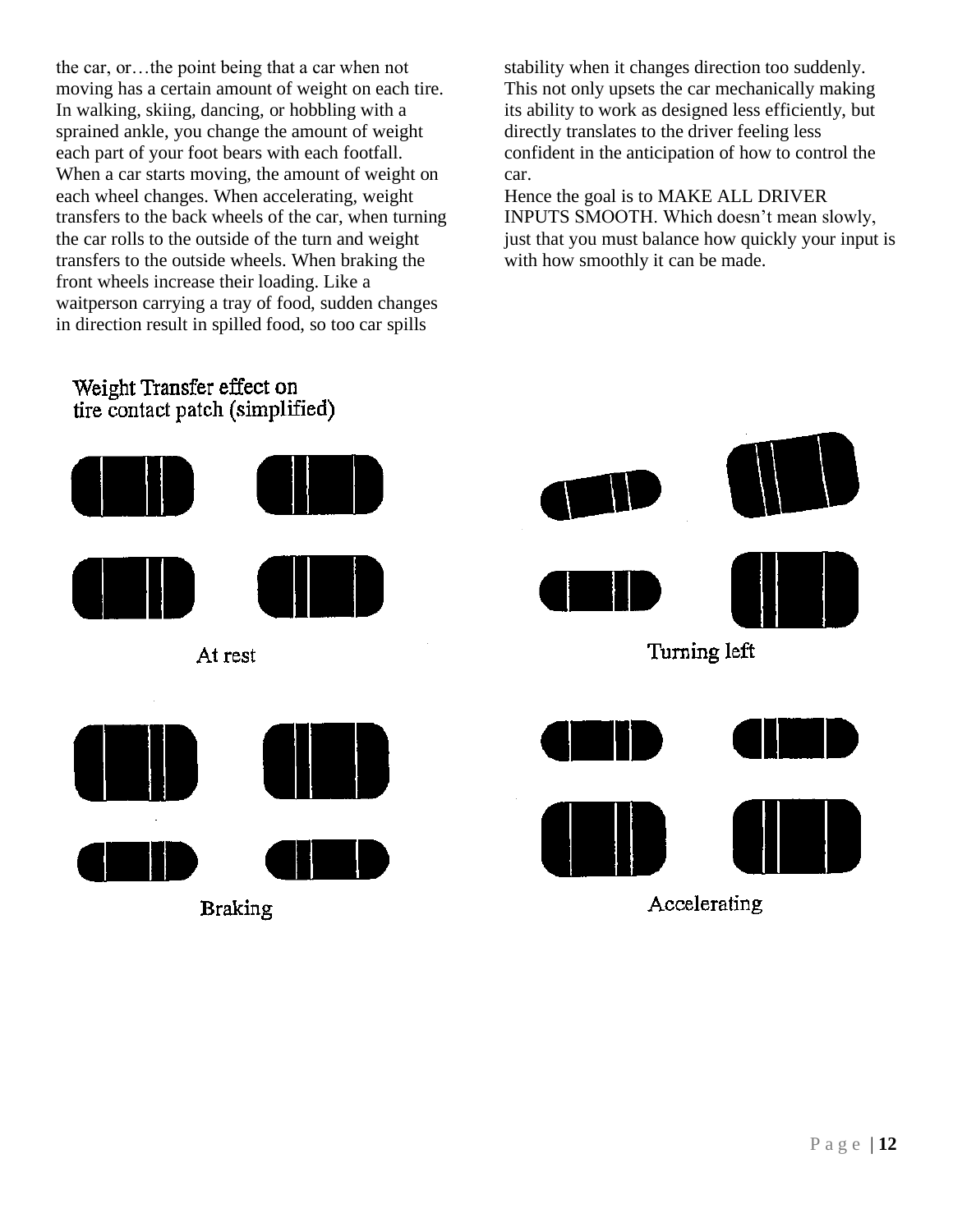# **The Circle of Traction**

A tire is capable of a certain amount of grip, i.e. traction. Each tire produces a contact patch roughly the size of a 3x5 index car. All four tires combined produce a friction area less than the size of this page. When cornering you are managing the available grip. As tire and environmental conditions change, so too does the grip each tire can produce. Tire conditions that affect tire grip include: internal air pressure, temperature, condition, construction, tread depth, compound.

How much weight is on a tire also changes traction. Weight load changes include: suspicion settings, acceleration, braking, turning, how abruptly your input is, and aerodynamics.

External environmental conditions also affect traction, which include: road surface, road camber (banking), elevation change, weather conditions, air temperature, track temperature, spilled fluids, car aerodynamics wind conditions (including air movement created by other vehicles). A tire can only apply 100 percent of its grip taking into consideration of all of the variables mentioned above. A dragster for all intents and purposes uses 100% of its grip to accelerate. In road racing we apportion the percentage of available tire grip between braking, cornering, and straight acceleration. In keeping with the Stable Platform practice, we want to transition between these three conditions as smoothly as possible.



# **Threshold Braking**

This is the practice of applying as much brake as possible at the start of braking, and gradually releasing brake pedal pressure to transition to turning as smoothly as possible. You can practice the theory on the street when coming to a full stop, by gradually releasing brake pressure timed so at the stop line, the car doesn't rebound at the moment it comes to a complete stop.

Stomping on the brakes too suddenly upsets the car by transferring weight to the front too abruptly, and makes modulating brake pressure more difficult, You should maintain as much brake pressure as

possible without locking up a tire., When a wheel locks, it loses 30% of its traction. If lock up should occur, release rake pressure slightly to unlock the wheel and again modulate pedal pressure to increase braking to maximum effort. So, thick SQUEEZE ON THE BRAKES.

Trail braking is the practice of timing your brake release and initial turning input to overlap. It is an advanced technique and will not be taught in this course. During your track time do all of your braking in a straight line, and leave a small cushion of track to account for emergencies2.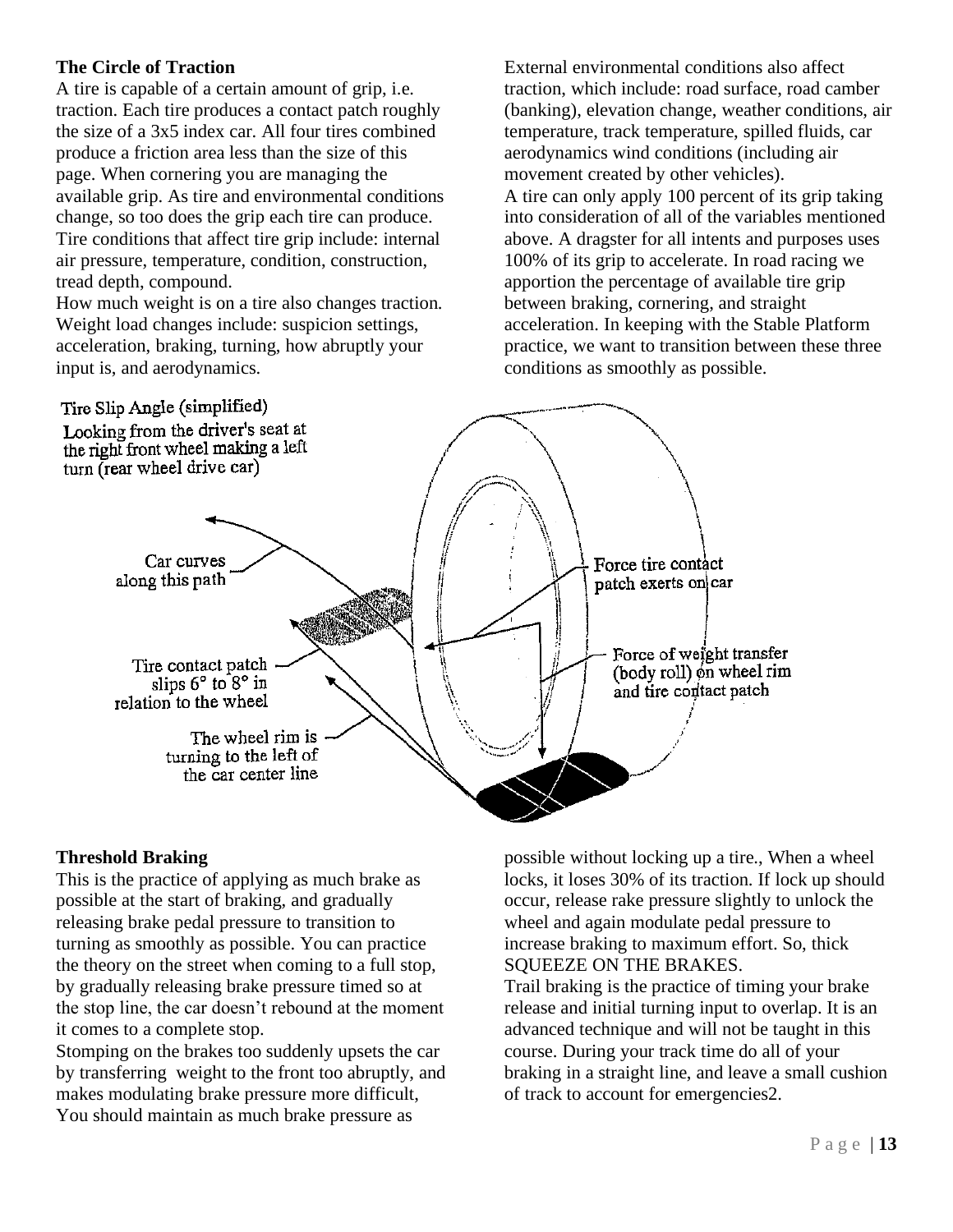# **Cornering**

First some nomenclature.

POINT OF REFERENCE: A specific point that a driver looks at to time their driving inputs. During the school there will be cones on the outside of some turns to mark brake points and pairs of cones set up as "gates" for you to drive through showing some sections of the line. These are a learning aid, but they can be knocked over, or moved, and the gates will be removed by afternoon. Use them early in the day, but try to find immovable objects for reference points like color changes in pavement, seams, gouges, ripples, bumps, or other marks in the road. Skid marks are a good warning sign or heads up for what not to do, but they will eventually be erased, don't use them as a point of reference. SIGHT PICTURE: An overall image a driver sees to time their driving inputs. Usually made up of consistently learned and used Points of Reference. BRAKE POINT: An immovable point of reference (hopefully on the road) that you look at where you begin braking.

SLIP ANGLE: When cornering, the difference in the angle the wheel rim is pointing and the direction the tire is moving. Between 5 and 10 degrees most efficient between 6-8 degrees.

GATE: A pair of cones marking a position on the track you are meant to drive.

TURN IN: The point at which you begin to turn, or wind the steering wheel the direction you want the car to turn.

APEX: The point in a curve where the care comes closes to the inside edge of the road. For the purposes of this course you should always use a "late apex". The most common mistake a beginner makes is to apex too early. Often combined with too much speed, an early apex will not allow for enough road surface at the exit of the corner for the speed you are carrying and you will drive off the track. TRACK OUT: The point at the end of the curve here the car touches the outside edge of the track. Also the path after the apex your car describes to reach that point.

UNWIND THE STEERING, BREATH THE CAR OUT, DRIVE THE CAR OUT: The gradual deliberate straightening of the steering wheel to transition the car from turning to going straight. This is opposed to allowing the steering wheel to slide through your hands. Just as you turn the steering wheel in the direction you want to turn a

car, you also unwind the wheel, or if you will inturn the steering wheel.

LINE: The path you drive your car relative to the road's edge, prior to, through, and exiting a corner. The line can vary depending on car and track conditions. Also the path used around an entire race track.

TRANSITON: The time between braking for entering a corner, and the gradual pressing of the accelerator to exit a corner. During Transition you may be feathering the throttle for a short moment, to a number of seconds, while you make slight deliberate steering adjustments. Also any period of time where one steady state of motion changes to a different state of motion, transitionally from turning to going straight.

FIA CURBING: This is a slightly raised "curb" next to the racing surface. It is usually painted with wide stripes. It is usually placed where cars often put two wheel off at the apex and exit of a corner and so dig "gutters" or ruts next to the racing surface. Sometimes called Dragon's Teeth, or Ruble Strips.

FIA, Federation Internationale de l'Automobile: A sanctioning body that oversees international racing. TWO WHEELS OFF: Having driven a car so two wheels are not on the racing surface.

FOUR WHEELS OFF: A car that is no longer on the racing surface at all.

SQUEEZING ON THE THROTTLE: The deliberate pressing of the accelerator over a small segment of time as opposed to flooring the accelerator too quickly.

UNDERSTEER: Also known as the "push". When cornering, the front wheels lose traction and the car continues to go straight. You can compensate for the condition by easing off the throttle, which transfers weight to the front wheels. If you lock the front wheels under braking, the car will not turn. Ease off the brakes to allow the front wheels to roll. In a front wheel drive car if the from wheels are spinning from too much power being applied, ease off the throttle to increase tire grip.

OVERSTEER: The opposite of understeer, referred to as being "loose". The condition where the rear wheels of the car lose traction causing the car to rotate (spin out). To correct for oversteer quickly turn the steering wheel in the direction of the skid, try not to lift off the throttle.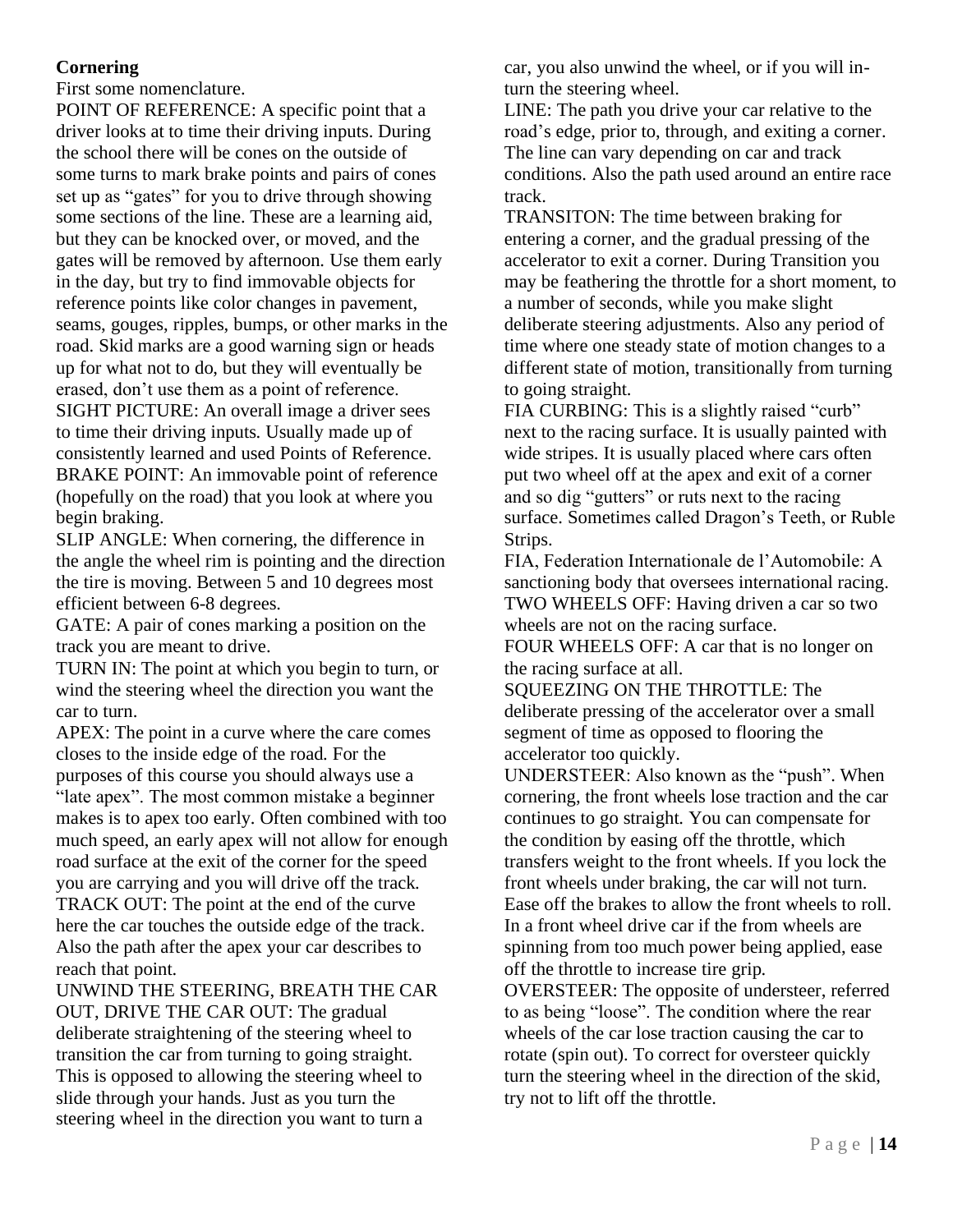FOUR WHEEL DRIFT: Also known as being "neutral" or "hooked up". Where a driver has balanced the slip angle of all four tires, this the yaw angle of the car, to achieve maximum cornering speed.

SET: A cornering state where the car is very stable, and the driver feels very confident in his or her control of the car. Also "working the car" or "Getting the car to work".

YAW ANGLE: When cornering, the angle between the center line of the car and the direction the car is traveling.

So let's try to straighten out this cornering thing. Literally. Pun intended.

It's a pretty safe bet that you cannot turn into your driveway at the same speed that you can take a freeway exit, which is slower than you could drive a straight freeway with no traffic. Traction and drivable surface are what limit your speeds. So it goes that the more you can make a freeway entrance like an exit ramp, and the more you can make an exit ramp like a straight freeway, the faster you can drive.

The basic theory to cornering as quickly as possible, is to create as large an arc as possible through a corner by starting at the outside edge of the track, turning down to the inside edge of the track, the steering back to the outside edge of the track. Your original driveway turn has straightened more to a smooth exit ramp, and your speed can increase as a result. Where the basic theory breaks down is, combining the Stable Platform theory, the variables of available tire traction via the Circle of Traction, and corner priority, the quickest line often varies from the theoretical line. Your instructor will be showing you the accepted line around the track, and can give you the reasons why that line varies from theory.

For the purposes oft this course, by using a late apex, you should complete the harde4st turning input of a corner before the apex. Once you reach the apex, you should be back at full throttle and beginning to gradually unwind the steering wheel as you exit the corner.

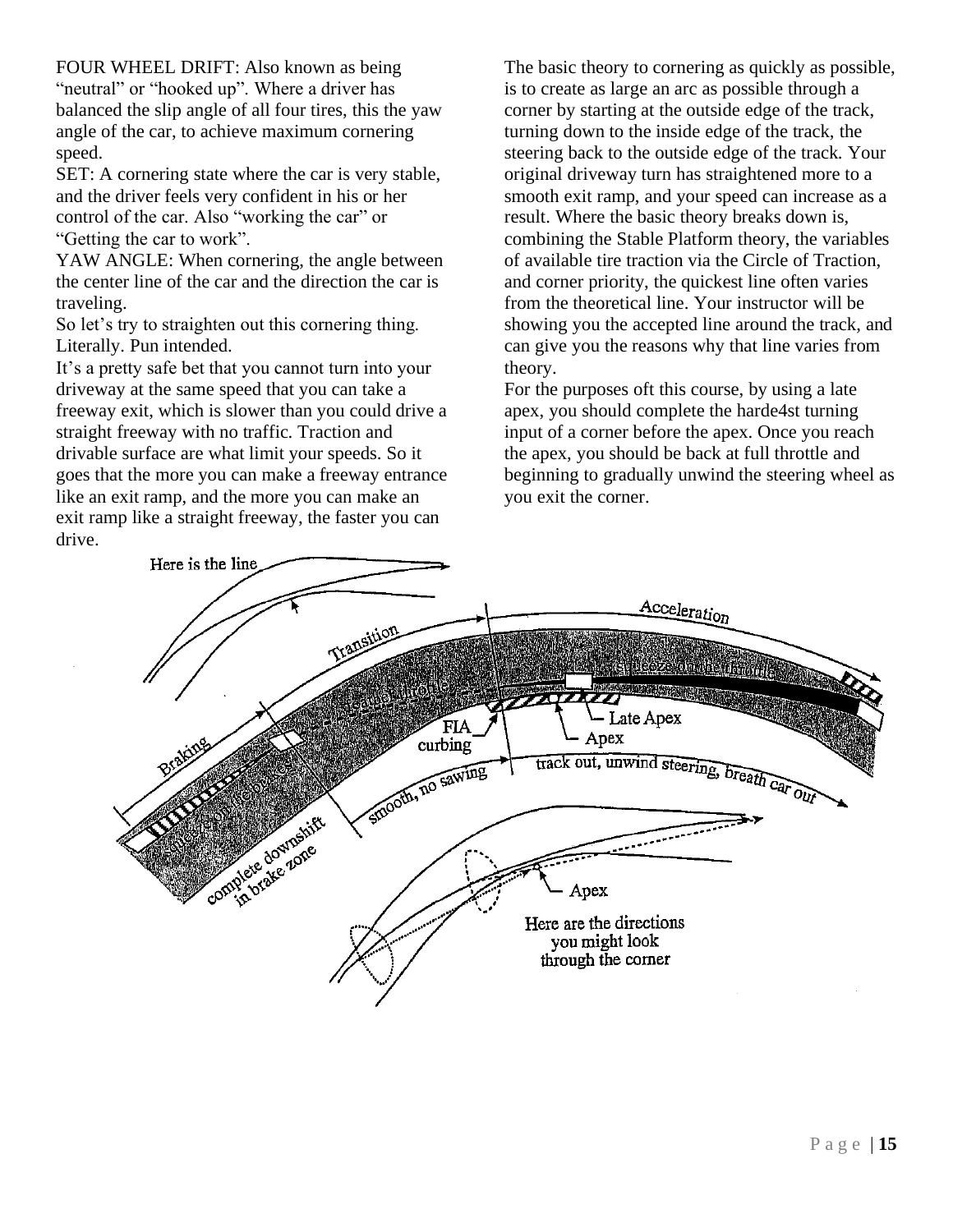

#### **Steering**

Your steering inputs (as all your control input) should be as smooth as possible. When you first start at the wheel a bit to test if you are approaching the limits of tire adhesion. Recognize that you are doing it, listen to your teacher saying you shouldn't be doing it, then work at smoothing things out.

#### **Shifting**

The macho power shifts seen in the movies usually result in one thing, damaged or broken shift linkage, or at worse a broken transmission. You want to have empathy for your equipment and hard, too fast shifts do not lower track times significantly enough to outweigh the risk of damaging the car. Believe it or not you want to time your upshifts as much as your downshifts. Shift smoothly and purposefully without rushing, which usually results in missed shifts (which result in over-revved engines, but hopefully not broke engines, another reason to squeeze on the throttle rather than pounce on it, you can limit somewhat how much you over-rev). There is a speed just under "snicking" the shift lever that seems to work best for aby transmission not having difficulties.

When downshifting you need to match the engine speed to the speed the driven wheels are rolling. Double clutching when downshifting is easier on the transmission even if the gearbox has sychros. For the purposes of this course we want you to COMPETE DOWNSHIFTING AND BRAKING IN A STRAIGHT LINE. It is easiest to shift straight from top gear to whatever gear in which you will be cornering. Rowing down through the gears was necessary when cars had poor brakes. The engine revving sounds romantic, but is no longer necessary unless you are driving a car with four wheel drum brakes or are nursing a car that is losing or has lost its brakes.

Heel an Toe is covered briefly in the Advanced Driving Techniques section at the back of this book. We will not be teaching it in this class, nor is it required to pass this course. It is thoroughly covered in *Going Faster* listed in the Suggested Reading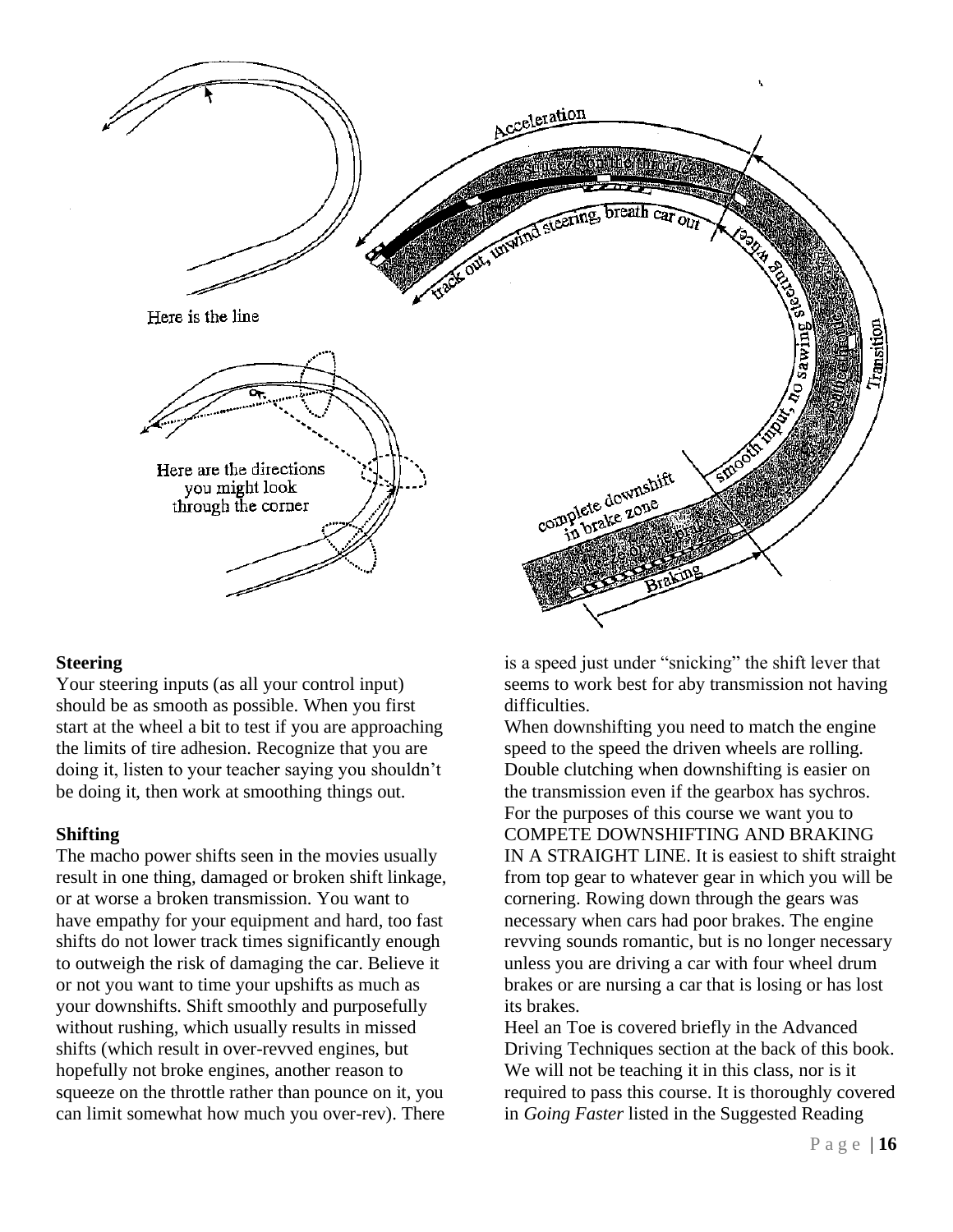List. If you are comfortable practicing Heel and Toe on the street you may use it during your on-track sessions.

## **Off Course or Controlling Skids or Spins**

Should you drive off course, keep the front wheels as straight as possible, ease off or maintain throttle, hold your line and turn gently and as shallow an angle as possible. If the wheels are turned sharply on the dirt, they'll hit the pavement and abruptly steer the car into a spin.

If your car should go into a skid, (start to spin) quickly turn the steering wheel into the skid. Try to stay off the brakes but maintain or ease off the throttle. If you are able to catch the first slide, be ready for a slide in the opposite direction caused by momentum (tank slapper).

Should you lose complete control and you have gone past the point where you can catch the spin, simultaneously push in the clutch and brake pedals, to keep the engine running and COMPETELY STOP THE CAR. GUNNA SPIN, TWO FEET IN. Only after you have come to a complete stop, and gotten your bearings, look for a turn worker to give you signals, and proceed as they direct. Don't allow the car to roll slowly back on to the driving surface.

#### **A Session**

Before going on the track each session check:

- Wheel fasteners (with a torque wrench and socket if you have one)
- Tire pressure
- Fluid levels
- Secure loose items in engine compartment
- Gas cap if you refueled
- Clean windshield
- Brake pedal pressure
- Remove any interior items that because loose during previous session.
- Restroom stop?

Treat the first lap of any session as a warm up lap. Drive and corner at moderate speeds to get heat in the tires and ease on the brakes to get some heat in them too. After the Checkered Flag, slow down for a cool down lap. (Again, only if permitted)

**A Learning Strategy for the On-track Sessions** Believe it or not, you are going to teach yourself high performance driving. Your instructor is there to guide you, and offer corrections. But you are the one driving the car, making the mistakes and learning how to more quickly correct your mistakes. A good mantra for the day's IN SLOW OUT FAST. Be judicious entering a corner so you can hone the quality of your line, consistently hit a late apex, control your track out line, and maximize your exit speed. In other words, learn to exit the corner first. In the morning the schedule looks like you won't have enough track time, and yet at every school a number of students don't even use all of their allotted time. It's tiring and especially stressful when you are just starting out.

Following the morning drills, during your first session your goals are to learn the line around the track and to show discipline by keeping your speed in check, and show that you are aware of that is happening around and behind you.

During your second session, speeds will increase as you refine your line, start to build confidence, think quicker, and emphasize looking down the track. By the third session you will be self-correcting, increasing speed and building a sight picture. In the fourth session you should be able to call out your mistakes as your instructor does.

Other learning aids you can consider are to split the third and fourth session into three sections. The first section concentrate on your visual senses, what are you seeing, how far down the track are you looking, how soon can you find the apex point of reference, or your track out. The second section concentrate on your hearing, listening to the engine, hearing the tires squeal, noting the brakes make a particular sound. The third section concentrate on your kinetic sensations, notice the G-forces on your body, your grip on the steering wheel, are you using your knee to brace yourself in corners.

Discuss these ideas, or other goals with your instructor before going out for a session.

# **Flags and Boards**

There are several types of flags and boards used to signal drivers of conditions on the course. Flags and boards are displayed at manned turn stations. Signal the worker with a wave to acknowledge you received the warning.

The condition being signaled is in effect all the way to the next manned station not displaying that, or any other condition. Meaning the same flag might be displayed or a more extreme condition may exist at successive turn stations so do not return to high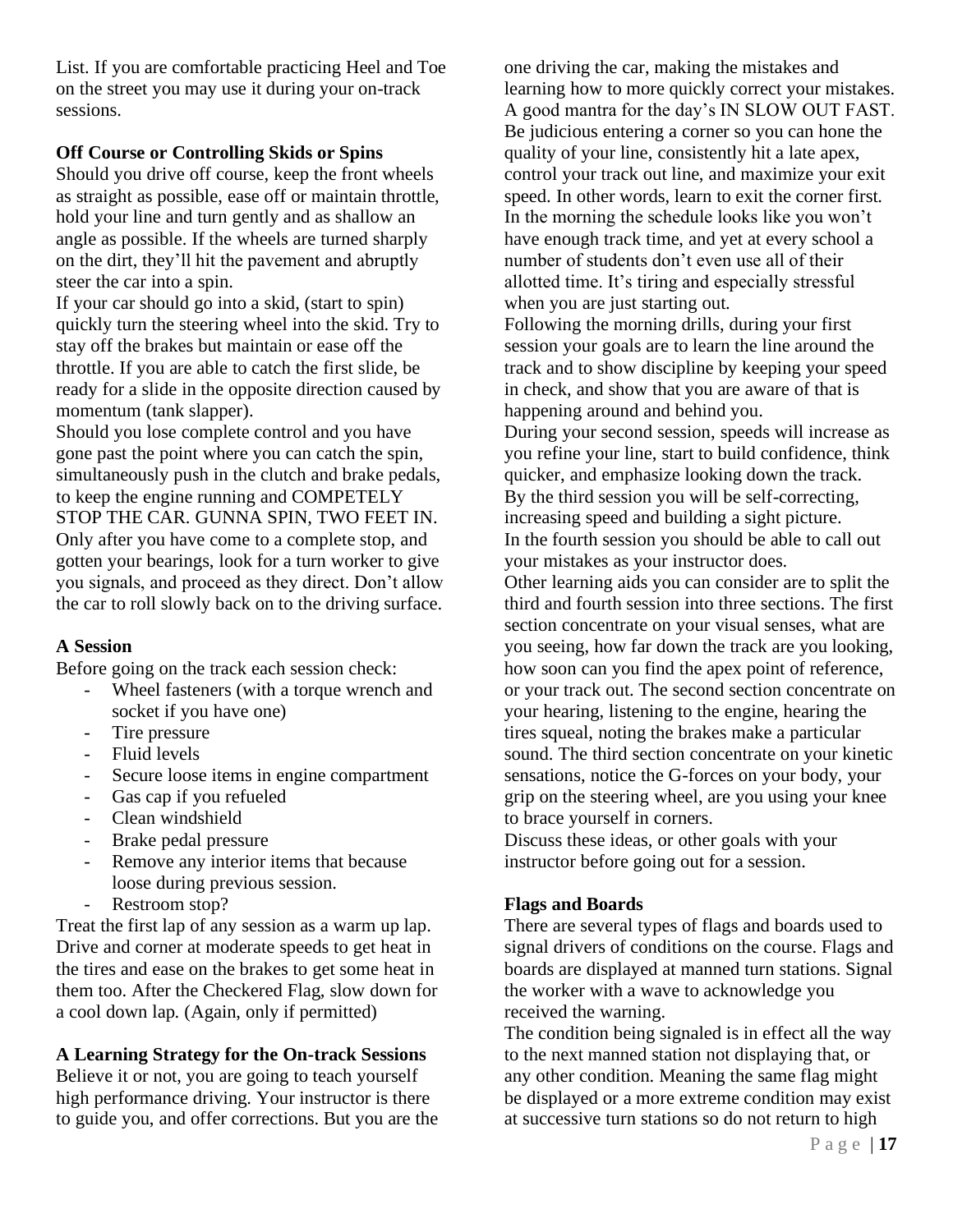speed until you are past a manned turn station where there is no flag, or the green flag. Flags are displayed either waving or standing. A waving flag means the condition is extreme. A standing flag means the condition is stepped down, or that you are approaching an extreme condition. All described here may not be used at this school, but you should know them. At this school the meaning of some flags differ slightly from when used in racing. Following are brief explanations that related to this school.

GREEN: Waved at start/finish or where the Course Marshal is to start a session, or after any safety condition to indicate that the course is again open and clear.

YELLOW: Danger, Slow Down, reduce speed and be prepared to stop, no passing. When waving indicates extreme danger. Again, no high speed driving from the turn station where the flag I displayed, past the incident itself and up the next manned turn station that signals the track is clear, i.e. *no flag*. There might be yellows or more extreme conditions at back to back manned stations. DOUBLE TELLOW: Not used at this school. Displayed at all manned turn stations. Full course caution with deployment of Pace Car.

BLUE WITH A DIAGONAL YELLOW STRIPE: Held steady or possibly rocked slightly to get your attention. Use the Slow Right Lane I the designated passing are.

YELLOW WITH RED STRIPES: Oil, or other debris such as a cone, car parts, gravel, grass, or any substances that may be slippery. Use extreme caution when you see this flag. Usually only displayed for two laps, then ay be removed though the condition might still exist

BLACK AND ORANGE DISC: Meatball. Possible mechanical trouble of which driver may be unaware. Complete lap at reduced speed and report to hot pit area.

SOLID BLACK: Furled (rolled up) and pointed in your direction, indicates a driving infraction has been observed. This is a warning only ad you do not need to exit the course.

If the flag is displayed unfurled (open) with a number board displaying your car number, you must report to the Chief Driving Instructor for consultation.

If displayed unfurled with the board "ALL" it means the session as been stopped. Proceed around the course at a reduced speed and come to complete stop in the hot pit area.

WHITE: Emergency or any vehicle that is travelling at a greatly reduced speed. You may pass the vehicle at a greatly reduced speed with extreme caution but do not return to high speed until past a manned station signaling the track s clear, i.e. no flag or green flag.

RED: Session has been stopped due to an extreme emergency condition. It may be used in conjunction with a waving solid black flag in the turns. Come to an immediate and controlled stop with regard to other cars. Clear the Circuit as well as circumstance permit. **DO NOT DRIVE PAST A RED FLAG**. CHECKERED: Indicates the end of the session. Proceed around the course for the "cool down lap" and go back to your paddock. Boards that may be used: Lights"; turn on our lights for safety 5 MIN: Time remaining in your session "LL": Last Lap. The checkered flag will be displayed on the next lap.

# **IF YOU ARE GOING RACING**

Once you have successfully completed this driving school, you can apply for an ICSCC (Conference) Novice License. Some people choose to repeat Driver's School more than once even though they passed. A Novice License makes you eligible to enter Conference Novice races held in conjunction with Conference Championship race events. Novice races allow you to develop skills in novice-only practice and race sessions. The novice races are held under the observation of IRR (International Road Racing) "senior" license holders. These observers report to the License Director. Their comments on the novices' skill and behavior are considered when reviewing progress toward achieving a Race License. (formerly Area Driver Racing License).

After you apply, there is a Novice manual similar to this manual that will guide you through the Novice Program. Many senior drivers and Race Officials make themselves available to answer questions, and to help you complete the Program. Their interest is that you become a safe, fast, and predictable driver.

#### **Requirements for an ICSCC License**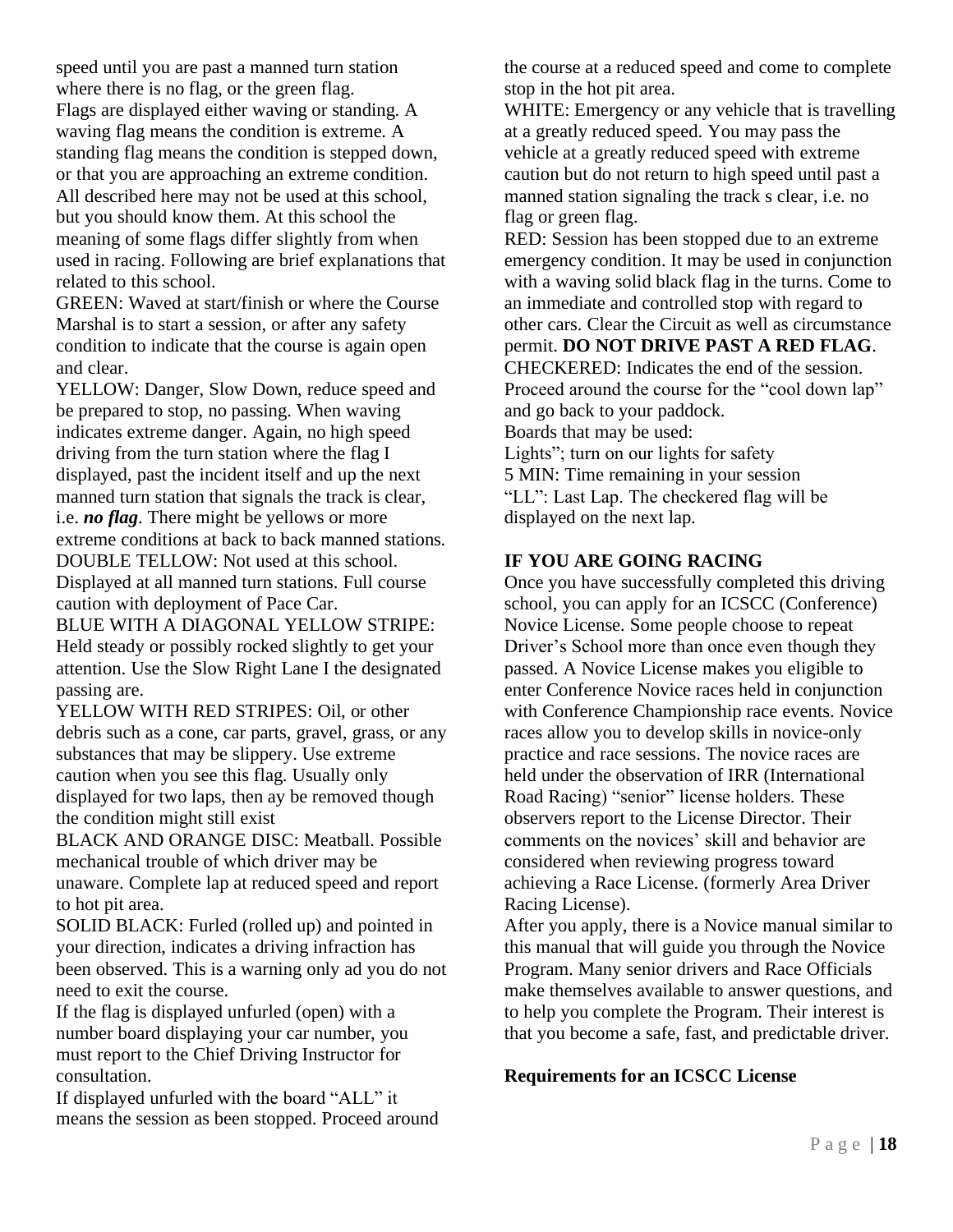This is only a general description of the process. Check with ICSCC License Director and License Registrar for the official process.

You must be 18 years of age or older. You must be a current member of ICSCC and a current member of an ICSCC Member Club or Affiliate Club. You must complete a physical exam by your doctor and have them fill out the appropriate form. Send in the completed license application with two passport photos to the ICSCC License Registrar (NOT the License Director) along with the required fee. A License Application is available at this school or online at ICSCC.com.

Once you have send in your License Application, you will receive your CSCC Novice License with your competition number (this is your car number), and the latest copy of the ICSCC Rules book. Make sur you read your rile book carefully and often. You are responsible for understanding and obeying al of the ICSCC rules and regulations.

# **Advanced Driving Techniques**

If you have signed up early enough you may b able to teach yourself se of these techniques before the school. You do not need to know these to pass the school, but if you are going racing you will want t master them If you haven't been able to master them d not try to learn them during your on-track sessions.

# **Double-Clutch Downshift**

The purpose of double-clutch downshifting is to downshift as smoothly as possible, while upsetting the car's stability as little as possible. The goal is to match the engine speed to the speed the driven wheels are turning (actually matching the rotating speeds of the input and output shafts of the gearbox.) Think of it as making two downshifts to get to one lower gear.

It is easier to do that to describe, but the process is:

Ease off the throttle while you…

squeeze on the clutch

Shift to Neutral

Ease off the clutch while you…

Blip the throttle

Squeeze on the clutch while you…

Shift to the lower gear Ease off the clutch while you…

Squeeze on the throttle

If you are skipping from top gear to a much lower gear, be sure to slow the car to a road speed that is compatible with the lower gear before easing off the clutch.

Until you are completely comfortable with the shifting pattern of the transmission, again as with all your control inputs, ease off the clutch in a smooth timed motion. If you've mistakenly selected too low a gear, then dump the clutch the car will be traveling too fast for the driven wheels which will over-rev the engine, and with rear wheel drive, create low traction(oversteer) which can cause the car to spin.

Easing off the clutch allows you to re-depress the clutch when you hear the engine beginning to "over-whine". After you are comfortable with a shift pattern, then increase the speed you complete you're up and down shifting.

On the street, provided you are not driving at an engine RM that is unsafe for the lower gear you are shifting to, you can practice double clutch downshifting while maintaining a constant speed.

## **Heel and Toe**

Heel and Toe allows you to brake and downshift at the same time. The process is the same as double clutching above except that you are applying the brakes with the ball of your right foot, while you blip the throttle by rolling the outside part of your right foot.

The pedals have to be set laterally so your right foot can cover both the brake and throttle. The pedals must also be set so maximum brake pressure, the brake pedal is at the same height as the throttle pedal.

Ah, such poetry. *Going Faster* has photos of the process.

When you are learning, don't get so involved with trying, you forget to slow the car down enough to make the turn.

#### **Conclusion**

Regardless of your natural ability, how well you learn, or what driving level you aspire to, there is no replacement for seat time. Read as much as you can, study races live, or on TV, practice your skill set whenever you can, come work a corner. Conference and IRDC is the place where you can begin, and live racing for the rest of your life. Come join us.